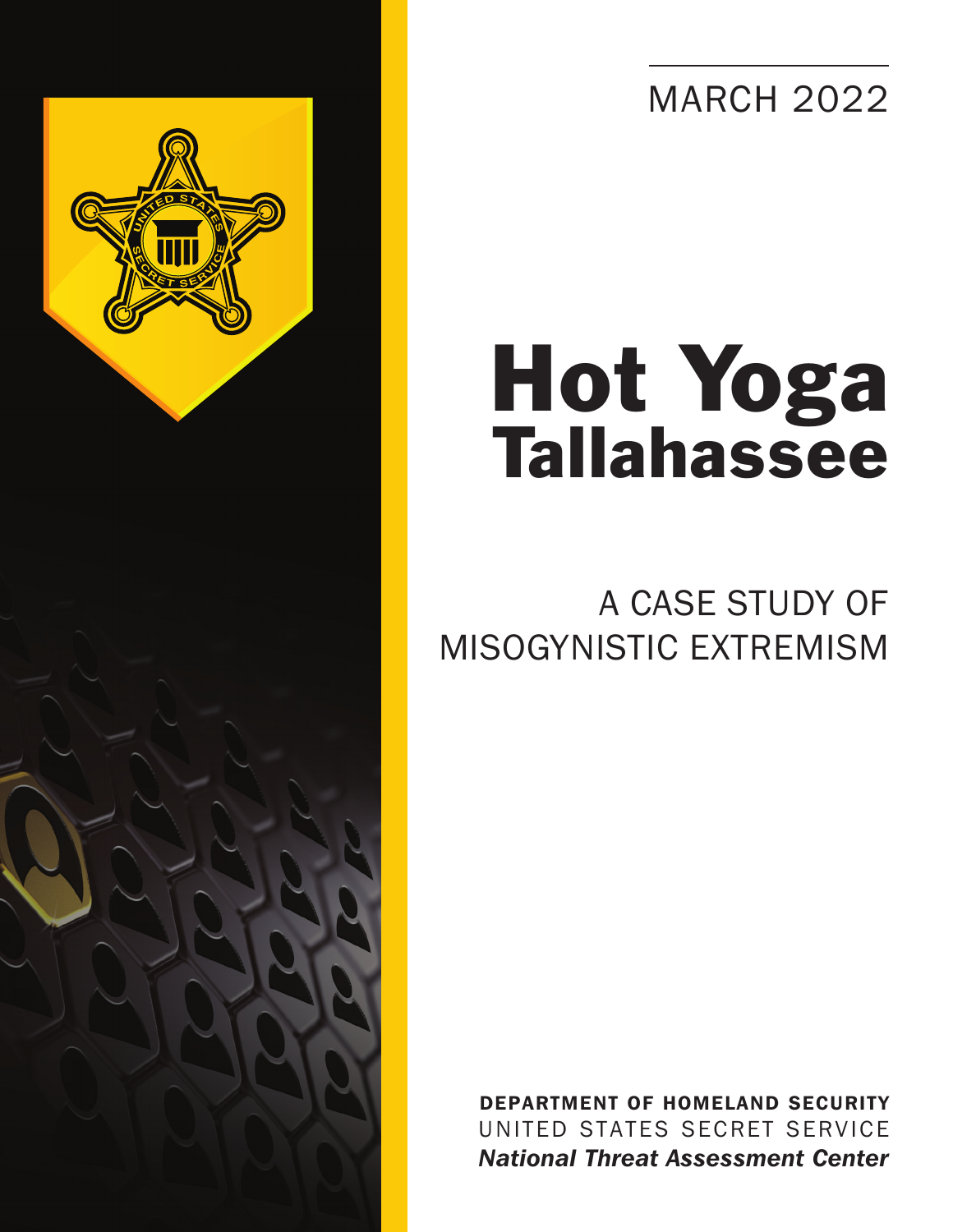This report was prepared by the staff of the U.S. Secret Service **National Threat Assessment Center (NTAC)**



**NATIONAL THREAT ASSESSMENT CENTER U.S. SECRET SERVICE U.S. DEPARTMENT OF HOMELAND SECURITY** March 2022

Although permission to reprint is not necessary, when quoting, paraphrasing, or otherwise referring to this document, the citation should be: National Threat Assessment Center. (2021). *Hot Yoga Tallahassee: A Case Study of Misogynistic Extremism.* Washington, DC: U.S. Secret Service, Department of Homeland Security.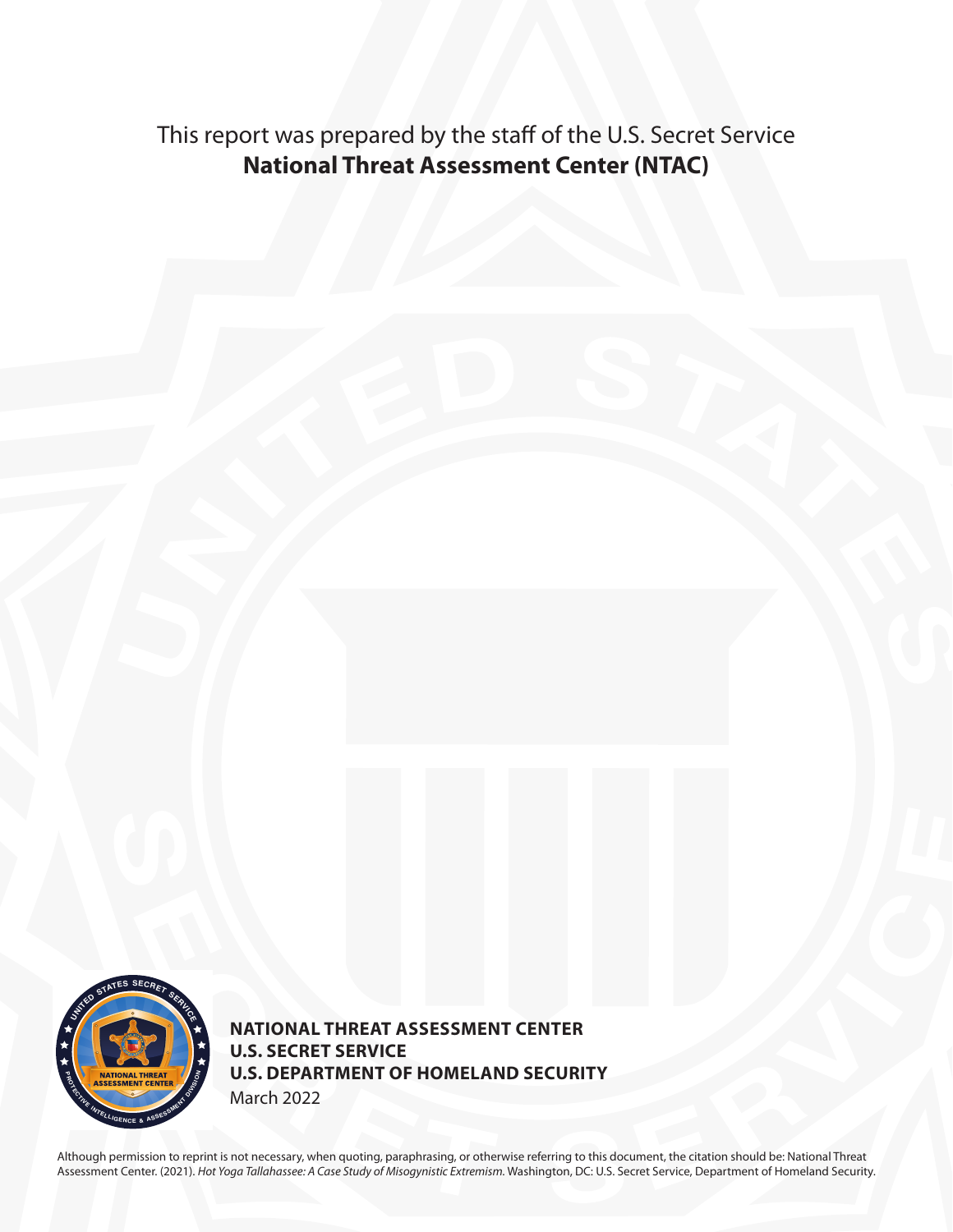

**United States Secret Service National Threat Assessment Center**

# **Introduction**

On November 2, 2018, a 40-year-old gunman opened fire inside Hot Yoga Tallahassee, a yoga studio in Tallahassee, FL, killing two women and injuring four more before committing suicide. The attacker was motivated to carry out violence by his inability to develop or maintain relationships with women, along with his perception of women's societal power over men. For decades prior, he engaged in numerous instances of inappropriate and criminal behavior directed toward women and girls. These behaviors resulted in him losing several jobs, being barred from public locations, and having multiple contacts with law enforcement, some of which resulted in arrest.

The behavioral history of the Hot Yoga Tallahassee attacker illustrates many of the behavioral threat assessment themes identified through years of U.S. Secret Service research examining targeted violence. Further, this attacker's history highlights the specific threat posed by misogynistic extremism. This gender-based ideology, sometimes referred to as "male supremacy," has received increased attention in recent years from researchers, government agencies, and advocacy groups due to its association with high-profile incidents of mass violence. Some of these attacks were perpetrated by individuals who espoused specific types of misogynistic extremism, including "anti-feminists" and "involuntary celibates" (See Origins of the "Incel" Label). The Hot Yoga Tallahassee attacker did not appear to adopt any of these specific ideological labels, but his behavior and beliefs aligned with many who do. Although these labels and their origins vary, they all have proponents who have called for violence against women.

# *Origins of the "Incel" Label*

In the late 1990s, a Canadian woman created an Internet peer support forum for people who wanted a sexual relationship but were unable to find a partner. It was intended to be a safe place to seek support for those who felt sexually deprived due to social awkwardness, marginalization, or mental illness. She popularized the term "involuntary celibacy" as a nonjudgmental way for lonely people to identify as a group. Over time, the term would be shortened to "incel." This forum, along with similar communities, was intended to be positive and focused on providing support for overcoming one's "incel" status.

As the community grew, the ideas expressed in the forums changed and by the early 2000s, some of the more dominant voices were young heterosexual men with vindictive and aggressive views toward women. Though the original developer took down her website, the community continued to spread across other forums.

Today, the term "incel" is often used to describe men who feel unable to obtain romantic or sexual relationships with women, to which they feel entitled. The term is used to describe one online subculture that exists within the "manosphere" – a network of blogs and forums frequented by groups including incels, men's rights activists (MRAs), Men Going Their Own Way (MGTOW), and pickup artists (PUAs). Although these groups are known to promote male-dominant views, some members express extreme ideologies involving anti-woman hate, sexual objectification of women, and calls for violence targeting women.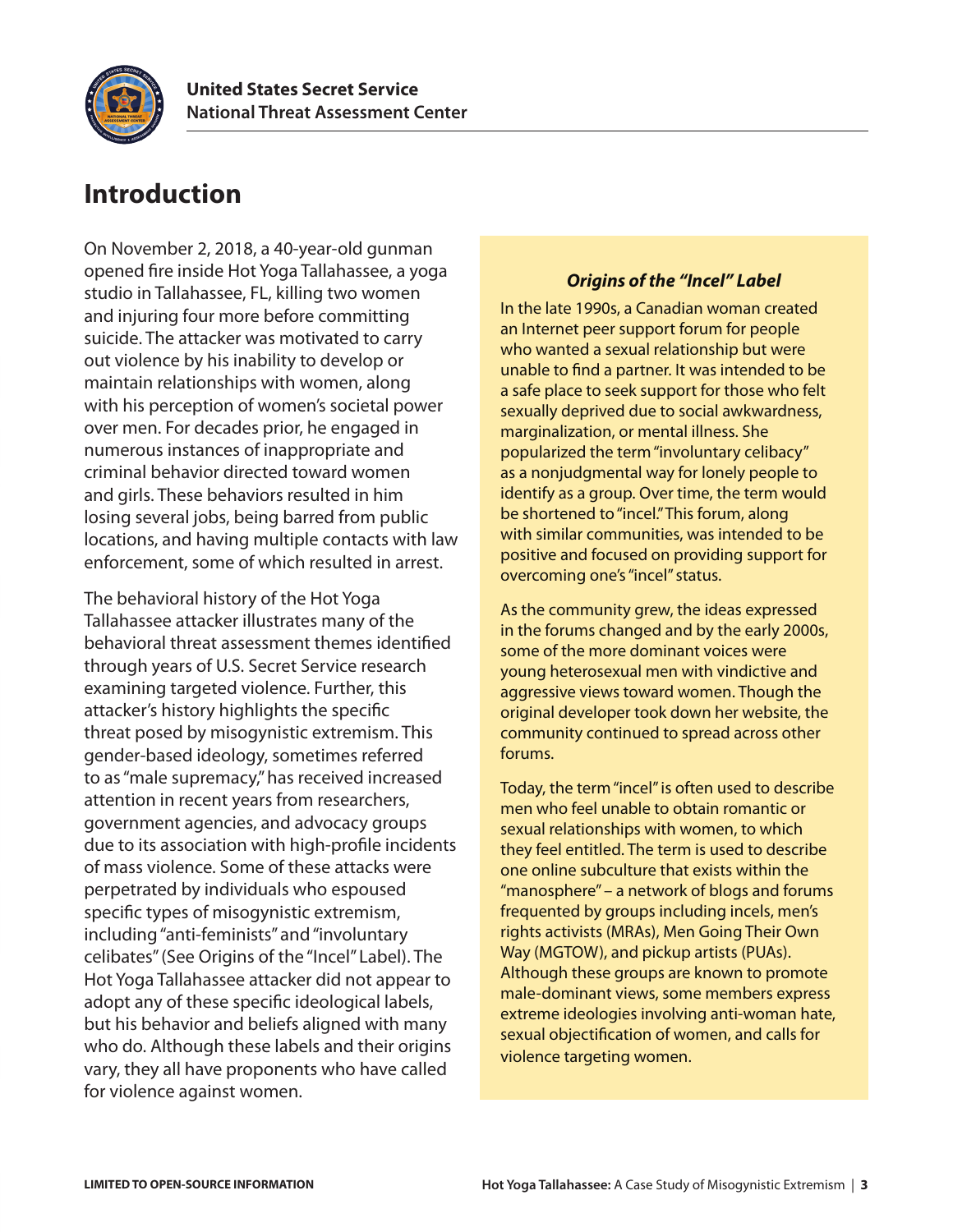

For example, on May 23, 2014, a 22-year-old male killed six people and injured fourteen others in a shooting and stabbing spree near the campus of the University of California, Santa Barbara (UCSB). Among the victims were three women who were shot outside of a sorority house. The attacker viewed these young women as symbols of the type of woman he was unable to attract. Earlier that day, he posted a video on social media where he expressed his frustration of not being able to find a girlfriend. He also recorded details of his hatred for women, his contempt for interracial couples, and his plans for retribution. Although the UCSB killing spree is an example of a mass attack perpetrated by a self-identified incel, mass attacks have also been perpetrated by attackers motivated by other types of misogynistic extremism. For example, on July 19, 2020, a 72-year-old self-described "antifeminist" lawyer attacked the family of a federal judge, killing the judge's son and wounding her husband. The attacker was a fervent men's rights advocate, motivated by a belief that "manhood is in serious jeopardy in America" and calling for a "revolution." 1 Unlike the UCSB attacker, this attacker did not identify as an incel. He had previously been married and was not known to visit incel-related websites.

It is further important to note that misogynistic violence is not restricted to high-profile incidents of mass violence. Misogyny frequently appears in more prevalent acts of violence, including stalking and domestic abuse. No matter the context, responding to the threat posed by these beliefs requires collaboration across multiple community systems, including law enforcement, courts, mental health providers, and domestic violence and hate crime advocacy groups.

The Hot Yoga Tallahassee case study demonstrates the opportunities that exist to prevent targeted violence while drawing particular focus to the risk posed by misogynistic extremism. Highlighted throughout the case study are behavioral threat assessment themes (see table on page 5) that were evident in the background of the Hot Yoga Tallahassee attacker. These behavioral themes are frequently seen in the backgrounds of other attackers and, as such, should be the focus of community-level violence prevention efforts to identify and intervene with those who pose a risk of engaging in targeted violence.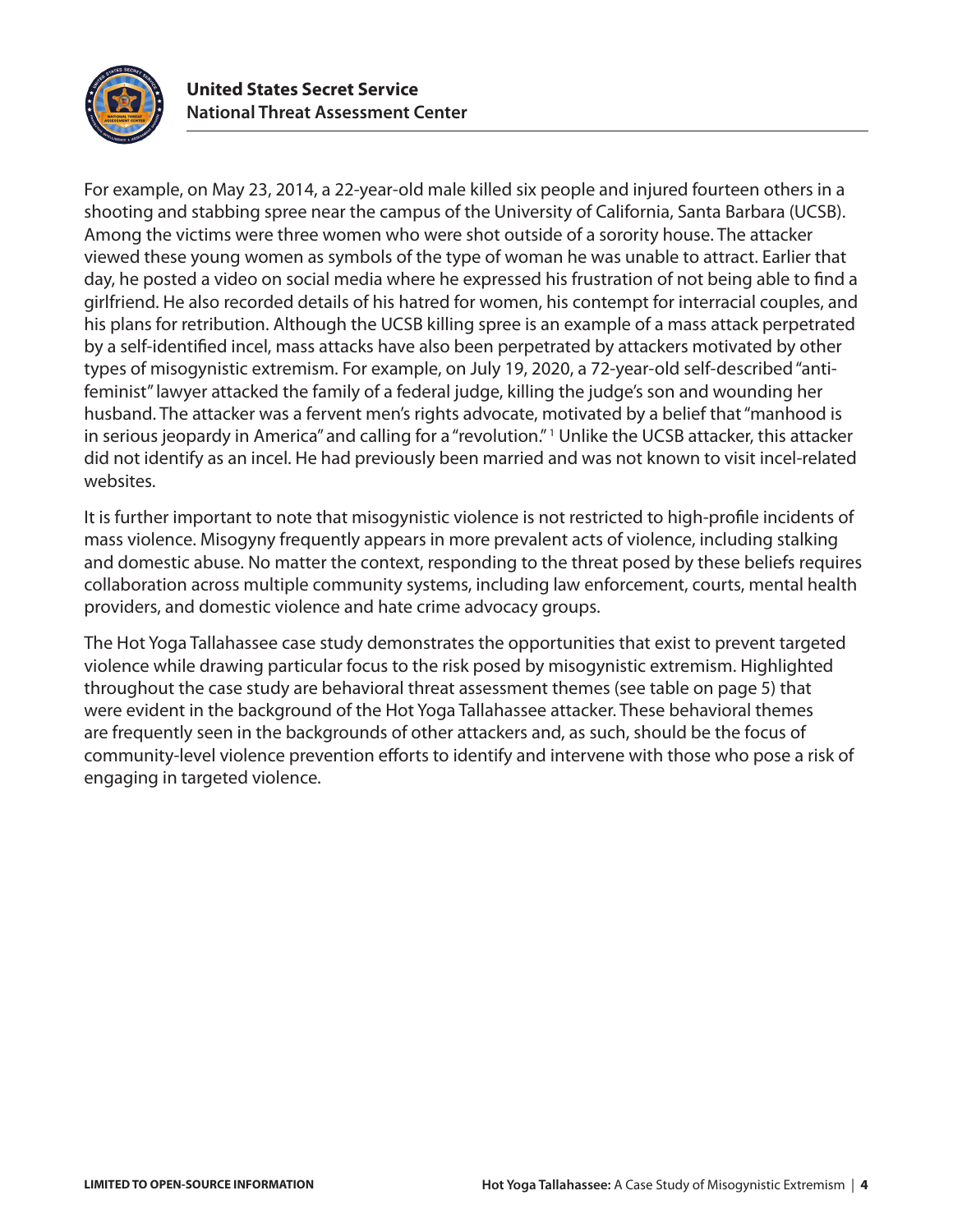

# **Behavioral Threat Assessment Themes in the Attacker's Background**

## ✔ Motive

- $\vee$  Concerning and threatening communications
- $\vee$  Concerning online content
- $\checkmark$  Stressors (chronic & acute)
- $\boldsymbol{\checkmark}$  Mental health history
- $\mathcal V$  Elicited concern in others
- $\vee$  Bizarre or inappropriate behavior
- $\boldsymbol{\nu}$  Interpersonal difficulties
- $\mathbf{\checkmark}$  Blaming others
- $\nu$  Intense/escalating anger
- $\boldsymbol{\checkmark}$  Interest in violence
- $\triangleright$  Homicidal ideations
- $\triangleright$  Beliefs and fixations
- ✔ Harassment
- $\boldsymbol{\nu}$  History of being bullied
- $\triangleright$  Financial instability
- $\triangleright$  Failed life aspirations
- $\boldsymbol{\checkmark}$  Lack of consequences
- $\boldsymbol{\nu}$  Target-related behaviors
- $\vee$  Attack planning
- $\checkmark$  Final acts

The themes and behaviors identified in this case study are not provided as predictors of violence, but rather as factors that should be evaluated in context when conducting a behavioral threat assessment. Further, some of the identified behaviors involve activities that are protected by the Constitution and should be viewed with those protections in mind.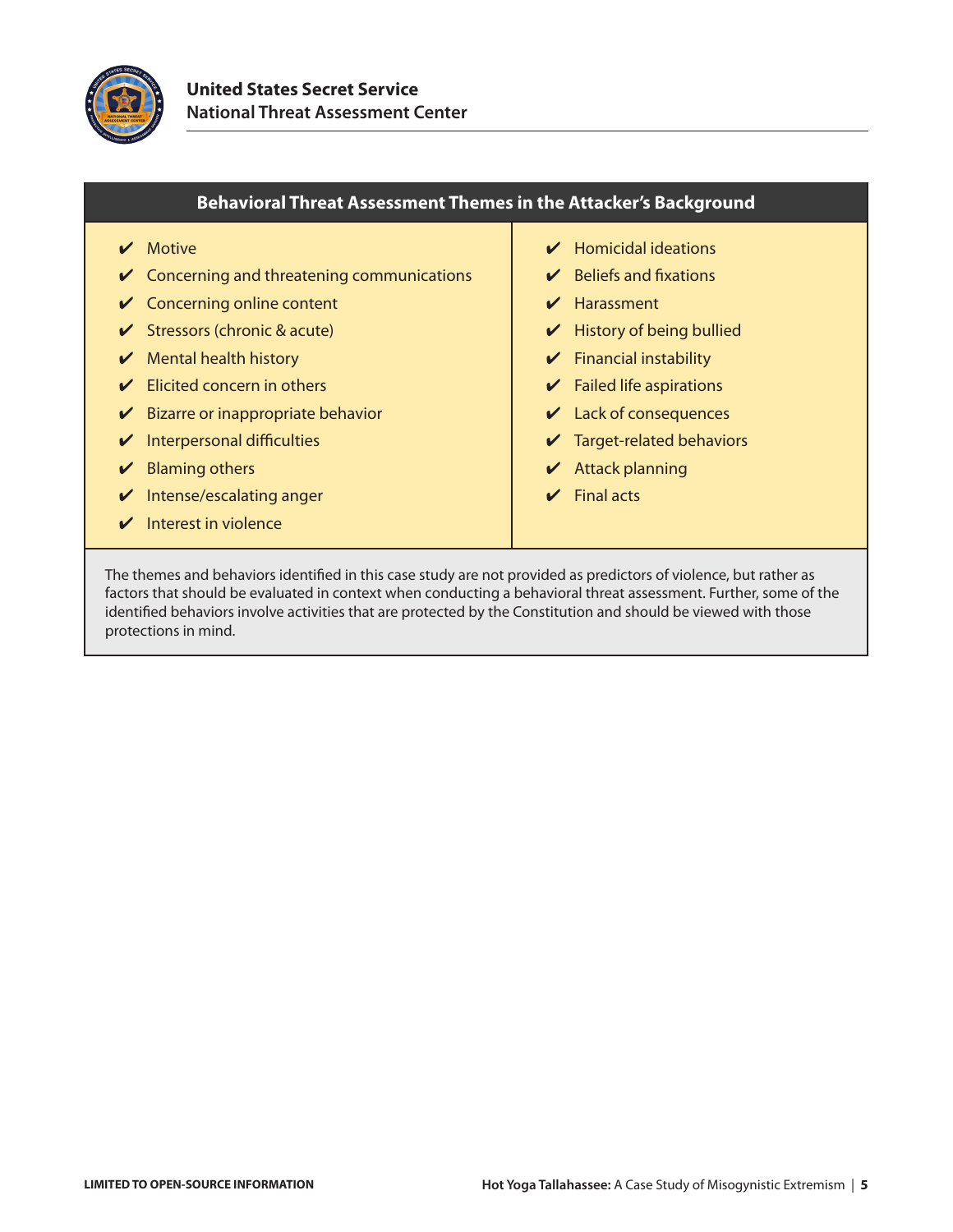

# **Early Life and Young Adulthood**

# *For the purposes of this case study, the attacker will be referred to using his initials.*

Born in 1978, SB and his two brothers were raised in Vestal, NY, where SB served as an acolyte in the United Methodist Church. SB delivered newspapers to his neighbors, mowed their lawns, and was active in Boy Scouts. SB avoided listening to pop or metal music, which referred to partying, the "rock and roll" lifestyle, and all the "action" others got because he found the lyrics unrelatable.<sup>2</sup> He felt pressured by society about sex and being in a relationship. From early adolescence and into his teen years, SB had limited friendships and no romantic relationships.

When SB was in eighth grade, around 1993, he experienced what he later described as the worst day of his life. He claimed to have done something that caused all the students in his school to turn against him. Though he did not share the details of the incident, he reported that even students

he had not previously known treated him as an outcast for an entire day. The experience ended with him hiding under his sheets at home for hours in the dark and served as the inspiration for a song he wrote later in life, titled "Crying in the Dark." That same school year, a group of female students bullied SB during home economics class. He later described this bullying as the origin of his misogyny.

## **History of Being Bullied**

**…described this bullying as the origin of his misogyny.**

As a teen, SB wrote four novels and a screenplay, including a 70,000-word, 81-page novella titled *Rejected Youth*, which he wrote the summer before his senior year. *Rejected Youth* was a revenge fantasy about a middle school boy turned serial killer who hated his female classmates who had

#### **Homicidal Ideations**

**…a revenge fantasy about a middle school boy turned serial killer who hated his female classmates...**

shunned and humiliated him. In his story, the main character criticizes the girls' appearances, mocks their boyfriends, and becomes enraged by the girls' lack of respect for him. In the end, the main character murders the girls one by one, while still admiring their bodies, and then commits suicide as law enforcement arrives. The characters in the story represented SB's actual classmates from school, though the names were slightly changed. SB said he did not share the story with anyone until 17 years later.

At the end of his senior year, SB was highlighted in the local newspaper as one of three newspaper Carriers of the Month. He also received an athletic award in football, achieved the rank of Eagle Scout, and was elected vice president of his senior class. While running against a female opponent in the student body election, SB's campaign slogan was "Vote [SB], because we don't need no woman."3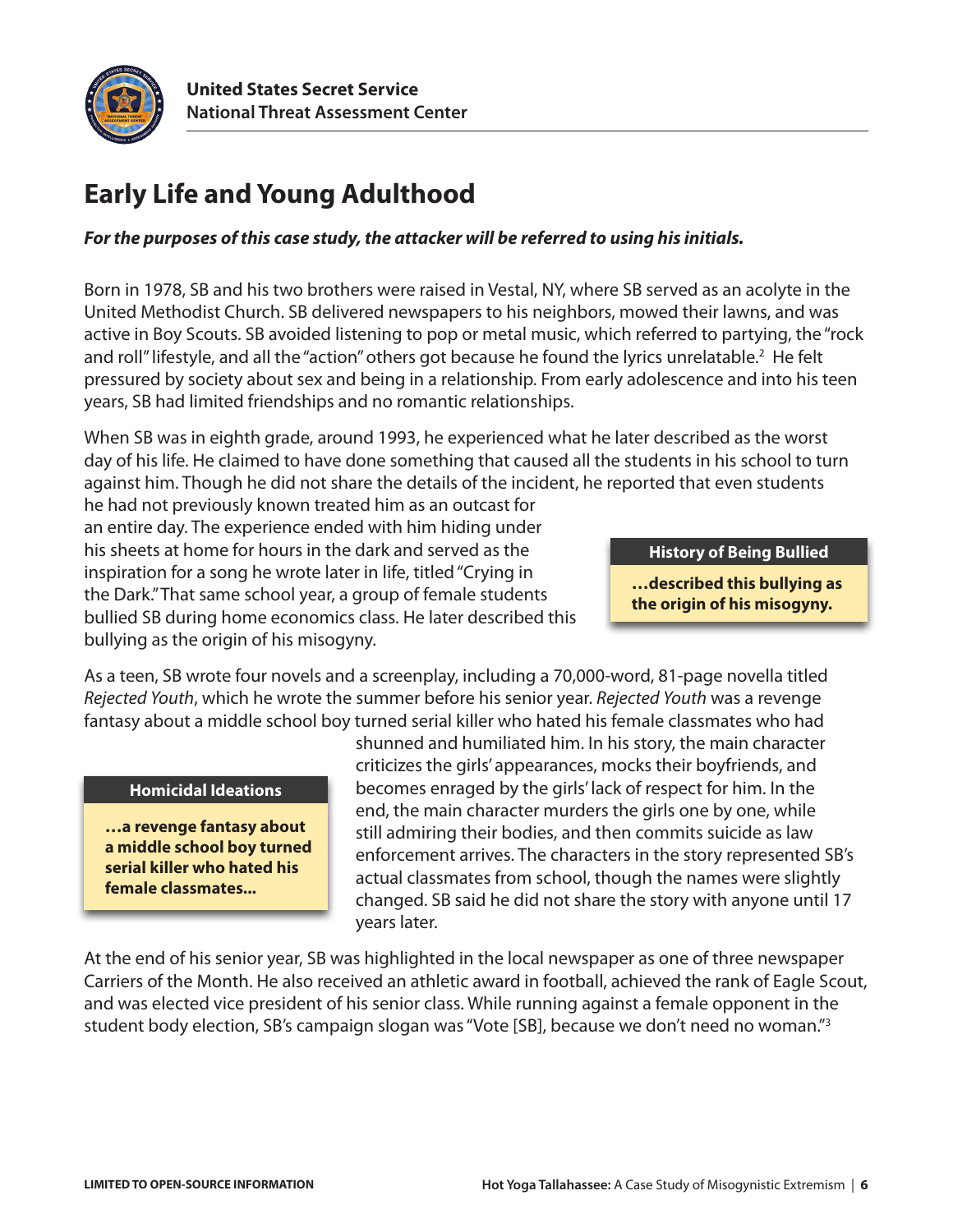

According to a childhood friend, SB acted inappropriately with girls at school. At one point, he grabbed a female classmate's backside after she declined his invitation to a school dance. Despite having been disciplined for this behavior, SB continued to touch girls without their consent while drunk at social gatherings. Following the 2018 yoga studio attack, one female

**Inappropriate Behavior**

**…continued to touch girls without their consent...**

> **…failed to succeed in establishing a career…**

**Failed Life Aspirations**

#### **Beliefs**

**…said to openly admire Hitler and the Aryan Nations...**

from SB's graduating class came forward and told police she had been inappropriately touched and stalked by him. In addition to his inappropriate behavior toward women, SB was said to openly admire Hitler and the Aryan Nations while in high school. He also prided himself on being asocial and looked down on peers who were involved in social activities. He bragged that he would achieve a more successful life than them because he focused more on academics.

In 1997, SB graduated high school and moved to the West Coast to pursue his dream of becoming a screenwriter. When he failed to succeed in establishing a career, he moved back to Vestal, NY to live with his parents and enroll in college. SB continued to write scripts, stories, and songs that were described as "dark, violent, and misogynistic." 4

As a college student, SB worked at an insurance call center but was fired for harassing a coworker. The coworker had told SB that she was also employed at the gym where he was a member. SB then sought her out at the gym. Though the details about his behavior during this encounter are

#### **Harassment/Stressor**

**…fired for harassing a coworker.**

unknown, local law enforcement contacted SB following the gym visit. Police informed him that the coworker was not pressing charges and directed SB to leave her alone. This event served as inspiration for two of SB's songs. One song, which he shared with his childhood friend who was also a musician, was about an employee killing all his coworkers in retaliation for being fired. He titled the other song "Stalker."

When SB described his inspiration for "Stalker," he attempted to absolve himself of any wrongdoing when seeking out his coworker at the gym. SB argued that "aggression is a male trait, and it is criminalized. Evasiveness is a female trait, and it is NOT criminalized, but I think it could be."<sup>5</sup> He further complained of how he was told by police that he could not press charges against the coworker, writing "that really was the true onset of my psychosis. It sent me off the edge."<sup>6</sup> He continued, "I looked up the most extreme examples

#### **Interest in Violence**

**"I looked up the most extreme examples of stalking, that ended in mass shootings and such…"** 

*- SB*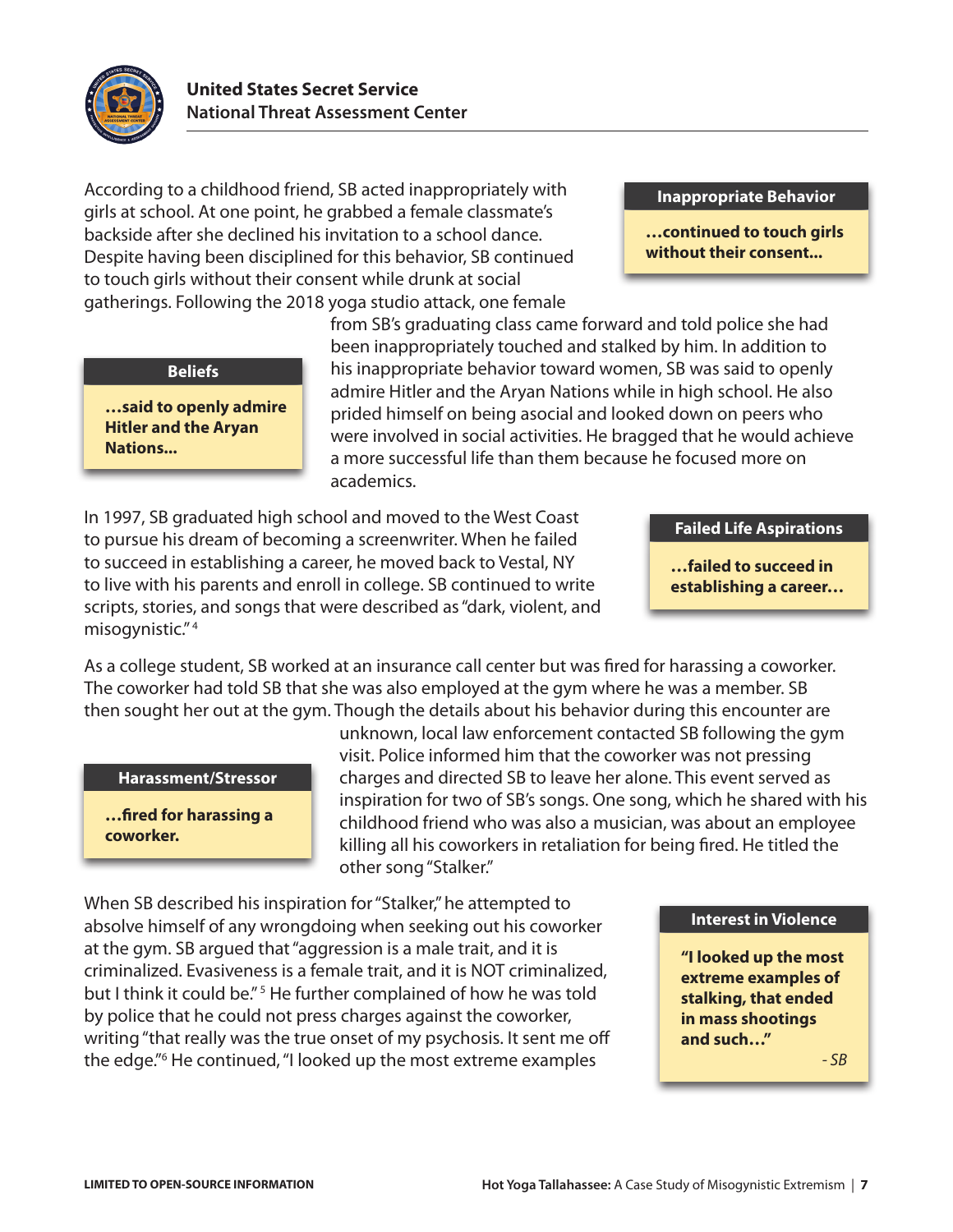

of stalking, that ended in mass shootings and such, and I wouldn't advocate stalking, as it can be construed as complimentary for the 'victim.'"7 SB described three additional past incidents that involved him engaging in stalking behaviors, each of which contributed as inspiration for his song, "Stalker."

While still enrolled as a college student, SB harassed another woman, this time a classmate at his university. According to SB, he and the classmate had previously gone on a date, but when he approached her to chat after class one day, the classmate hid in the women's restroom. SB stood outside of the restroom waiting for her until she came out, at which point she exclaimed, "He's still out there!"<sup>8</sup> She reported the encounter to school officials, and the Dean's office

## **Harassment**

**…stood outside of the restroom waiting for her…**

## *SB's Behavior Toward Women Elicited Concern in Others*

- Gyms, bars, and campus officials banned him.
- Employers fired him.
- Classmates avoided him and reported him to school and campus officials.
- Roommates kept their friends away from him and called police.
- A sibling suspected he was a serial sniper and considered reporting him as a suspect.
- His parents removed him from a child's party and locked their door as they slept.
- The military found him guilty of conduct unbecoming an officer and fraternizing with an enlisted person.
- School district employees recommended he not be hired.
- Students complained to parents and school counselors when he was a teacher.
- His friend's wife called law enforcement about his disturbing writings.

subsequently instructed SB to leave the classmate alone. He responded that he would, if the classmate left him alone. This was one of the additional incidents that SB attributed as inspiration for his song, "Stalker." Other incidents reportedly occurred during this timeframe that involved SB getting kicked out of or banned from bars for groping women.

In or around 2000, SB moved to the Washington, DC area for an undergraduate internship. According to SB, when his new roommates asked him if he had a girlfriend, SB replied, "sure, she's locked in my basement as we speak."<sup>9</sup> He later reported this interaction as the inspiration for writing a song titled "Locked in My Basement." The song described an assailant drugging and chaining a woman in his basement, then torturing and sexually assaulting her, after she rejected him. SB later claimed these roommates robbed him while he was on break. He also claimed that the roommates reported him to the police after becoming afraid for their lives. Neither the alleged robbery nor the police report could be confirmed, and SB did not specify why his roommates became fearful.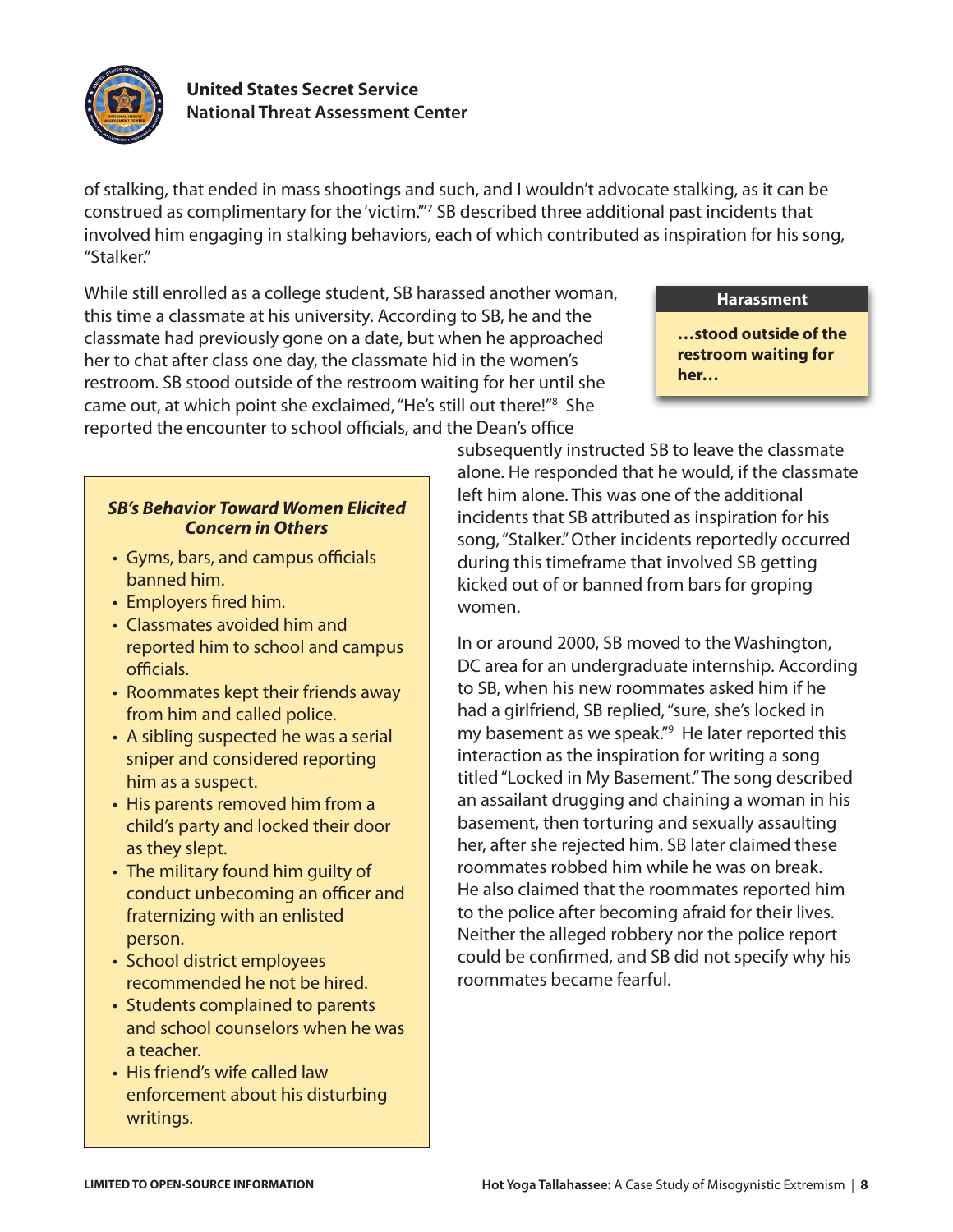

In 2002, SB graduated with a bachelor's degree in political science and government. Soon after graduation, he moved to Alexandria, VA. In October of that year, a series of sniper attacks took place over a period of several weeks across the Washington, DC area, resulting in ten killed and three seriously wounded. At the time, SB's family was aware of his disturbing writings, and SB's brother and sister-in-law feared that SB might be the one perpetrating the killings. They were so concerned that they considered contacting police to report SB as a possible suspect.

This was not the first time that SB's family had been so alarmed by his behavior that they took action. For example, after becoming aware of SB's concerning writings, SB's parents reportedly slept with their bedroom door locked. At one point, SB's parents found that he had been keeping a firearm in the home without their knowledge and asked his brother to remove it. In another instance, SB's parents escorted him from his niece's birthday party after other parents complained about SB inappropriately touching the backsides of girls as he helped them from a waterslide. On another occasion, SB's brother became angry and demanded SB leave the house after learning that SB entered his wife's bedroom and stood over her at a time when he believed she was asleep.

# **Teaching, the Military, and Graduate School**

In 2003, SB moved to Maryland. The following year, he was charged with driving under the influence. He was also evicted by his roommate from their apartment, where afterwards, county police investigated SB for destruction of property.

#### **Stressor**

**…evicted by his roommate from their apartment…**

From 2005 to 2007, after he passed a criminal records check, SB taught English and social studies in a Maryland county school district. In May 2006, at age 28, he was investigated by the county police department for inappropriate contact with a female high school student. SB had made the student

#### **Lack of Consequences**

**…inappropriate contact with a high school student…[yet] continued to teach…**

uncomfortable when he touched her arm, inappropriately stared at her, and asked if she would ever pose in *Playboy*. He also suggested she wear low-cut shirts. The school district made disciplinary recommendations; however, school officials never publicly confirmed if the recommendations were carried out or if SB was ever disciplined for his behavior. The police record for the investigation indicated the case was suspended, and SB continued to teach in the district for another year before he resigned.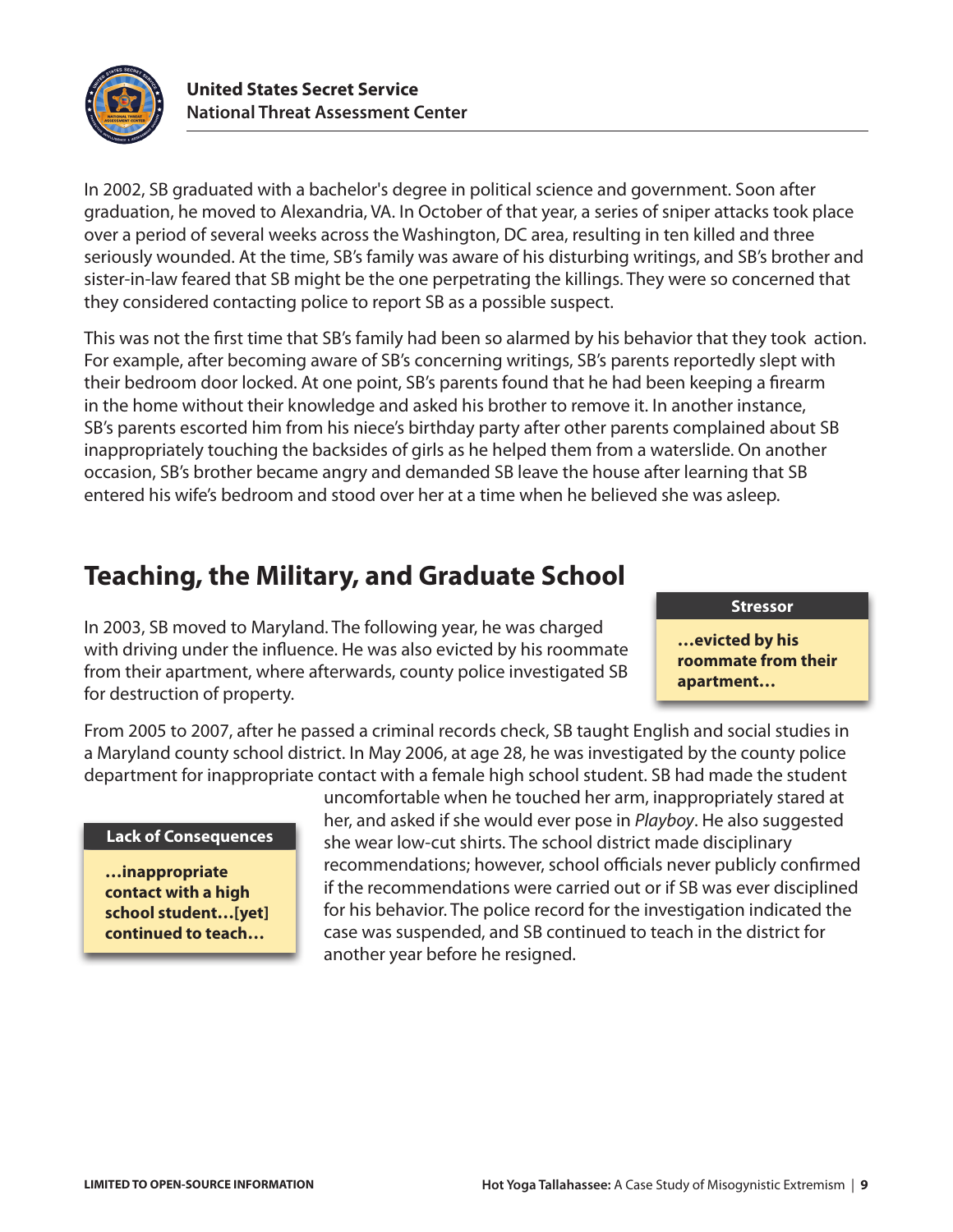

On January 30, 2008, SB joined the U.S. Army and was commissioned as an officer six months later. He served for a period in Germany, during which he was assigned to supply and logistics. SB later said in a self-recorded video that he had a positive experience with a woman while in Germany. He described her as his girlfriend and said she was "the best I was able to do."<sup>10</sup> He also said that she was the only female he did not resent. Of note, his mother later told police that no one in the family ever met this woman or even knew her name.

#### **Blamed Others**

**…went on to complain that he was backstabbed by his military superiors...**

Sometime during SB's military service, four female airmen in the U.S. Air Force complained about his inappropriate interactions with them while in Amsterdam. In a video posted to social media years later, SB dismissed the accusation, simply stating, "I got too rowdy for their sensibilities.<sup>"11</sup> He reflected that this incident contributed to the rebirth of his misogyny. SB went on to complain that he was backstabbed by his military superiors at the time because he felt that they should have believed his story instead of the four female airmen's account.

A U.S. Army evaluation dated January 21, 2010 noted SB displayed "difficulty assimilating to the Army and demonstrating Army values."<sup>12</sup> It also noted that SB violated a direct order and demonstrated poor judgment and decision-making. The evaluation described him as someone who would lie and lacked integrity. SB was not recommended for a promotion. At some point, an investigation was

initiated against SB due to his "inappropriate contact with female soldiers."13 It is not clear if this investigation was related to the earlier complaints against SB by the four female airmen in Amsterdam. Regardless, as a result of the investigation, the Army found SB guilty of conduct unbecoming an officer and fraternizing with an enlisted person. On June 9, 2010, SB was honorably discharged for "unacceptable conduct."14

#### **Stressor**

**…honorably discharged for "unacceptable conduct."**

Following his discharge, SB moved back home to Vestal, NY and lived with his parents for a short time. Then in 2011, he enrolled in graduate school at Florida State University (FSU) in Tallahassee, FL, where his behavior continued to elicit concern. One woman who knew him at the time noted that she and other classmates would go out of their way to avoid him because of his inappropriate

# **Elicited Concern**

**…classmates would go out of their way to avoid him…**

behaviors. Those who met SB during open mic nights at a comedy club reported that he was strange and told offensive, racist, and antisemitic jokes. Other comedians said they did not like SB or his comedy. Though one of the employees at the club also worked at Hot Yoga Tallahassee, she did not remember SB from the comedy club or anywhere else.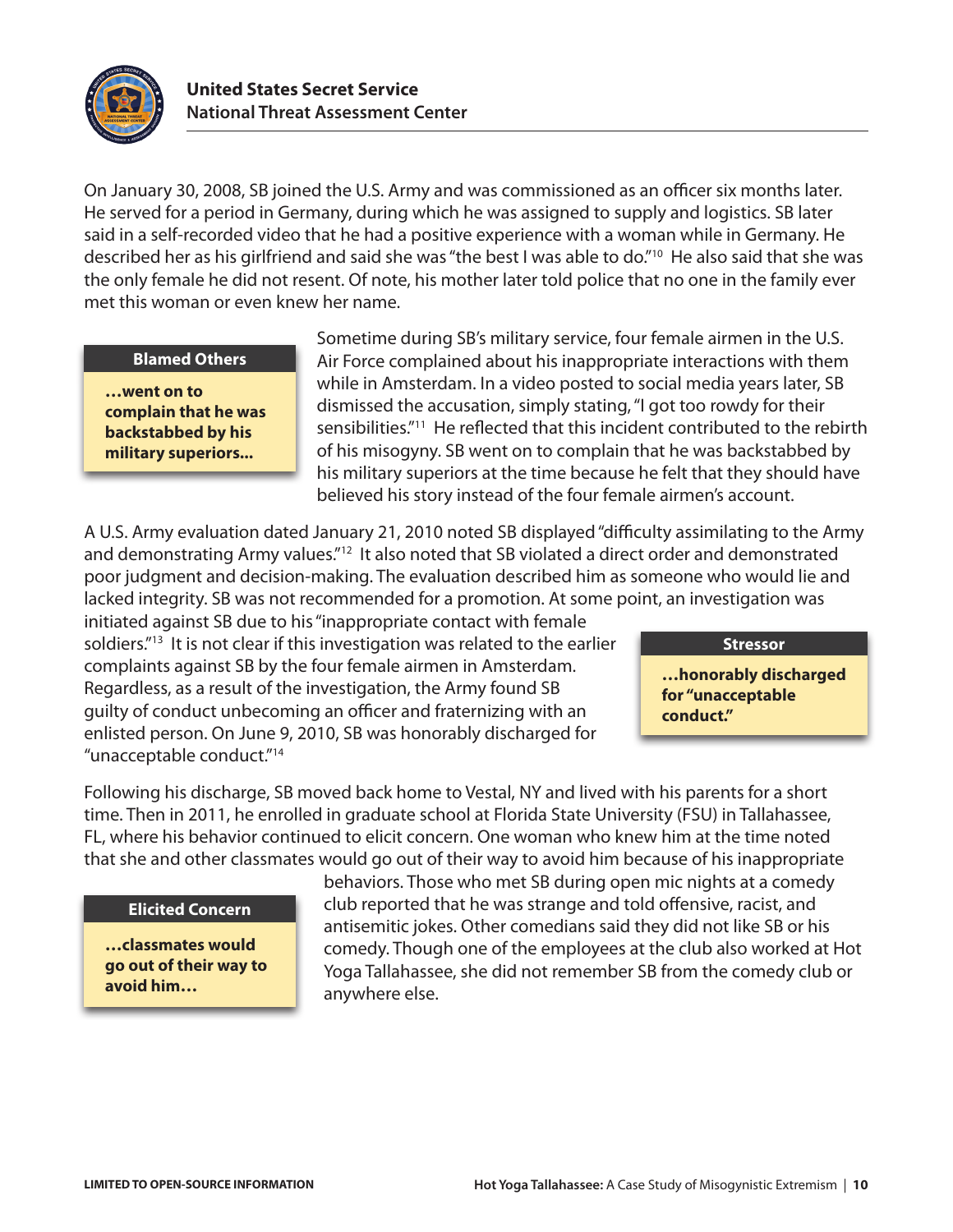

SB's roommates in Tallahassee later described him as odd and obnoxious. They said SB would sit in the living room drinking beer in his briefs and refused to put on pants, even when the roommates' friends came over. SB would also make inappropriate comments when their girlfriends visited. One roommate described how SB behaved towards women, stating "he was very weird and made everyone uncomfortable…it worried me at the time. There was concern for sure. But there wasn't enough evidence, and I would have been wasting the police's time if I had made any kind of report. I had nothing."<sup>15</sup> The roommate described how he thought SB was mentally ill and perhaps suffered from posttraumatic stress disorder from his time in the military. Eventually, SB's roommates decided they would not leave any of their guests

#### **Bizarre Behavior/ Elicited Concern**

**"There was concern for sure. But there wasn't enough evidence…"** 

**"We compared him to Ted Bundy…It was the way he lurked and followed girls."** *- Former roommate*

alone with SB, regardless of whether the guests were women or men. "We compared him to Ted Bundy back then," the roommate later said, "it was the way he lurked and followed girls."16

#### **Interest in Violence**

**…references to notorious serial killers and serial rapists with whom he identified.**

SB admired Ted Bundy, the serial killer who confessed to killing 30 women in 7 states, including Florida, from 1974 to 1978. According to SB, he tried to locate the sorority house where Bundy targeted some of his victims. He documented this, writing "I drove down sorority row, so I can check that box. Christians have their Via Delorosa in Jerusalem- I walked that, not bad- and I have mine."17 Scattered throughout SB's descriptions of his own songs were references to notorious serial killers and serial rapists with whom he identified. In

addition to Bundy, these references included Paul Kenneth Bernardo and Christopher Bernard Wilder, also known as the Beauty Queen Killer. These serial killers and rapists were responsible for the murder or sexual assault of dozens of women in the 1980s and early 1990s, in locations including Florida. SB described his song "Wilder," writing:

*"Incidentally enough, [Wilder] and Bundy both rubbed elbows in Tallahassee, spiritually, anyway- Bundy with his sorority house mayhem, and Wilder with his abduction from the Governor's Square parking lot. I suppose I've rubbed elbows with both of them as well, living there for as long as I did, and retracing their steps, visiting their old haunts, etc. What a fraternity. I think he and Ted must be great friends in hell, and have in-depth and fascinating conversations. They have so much in common. I've gotta get in on that, when I arrive."18*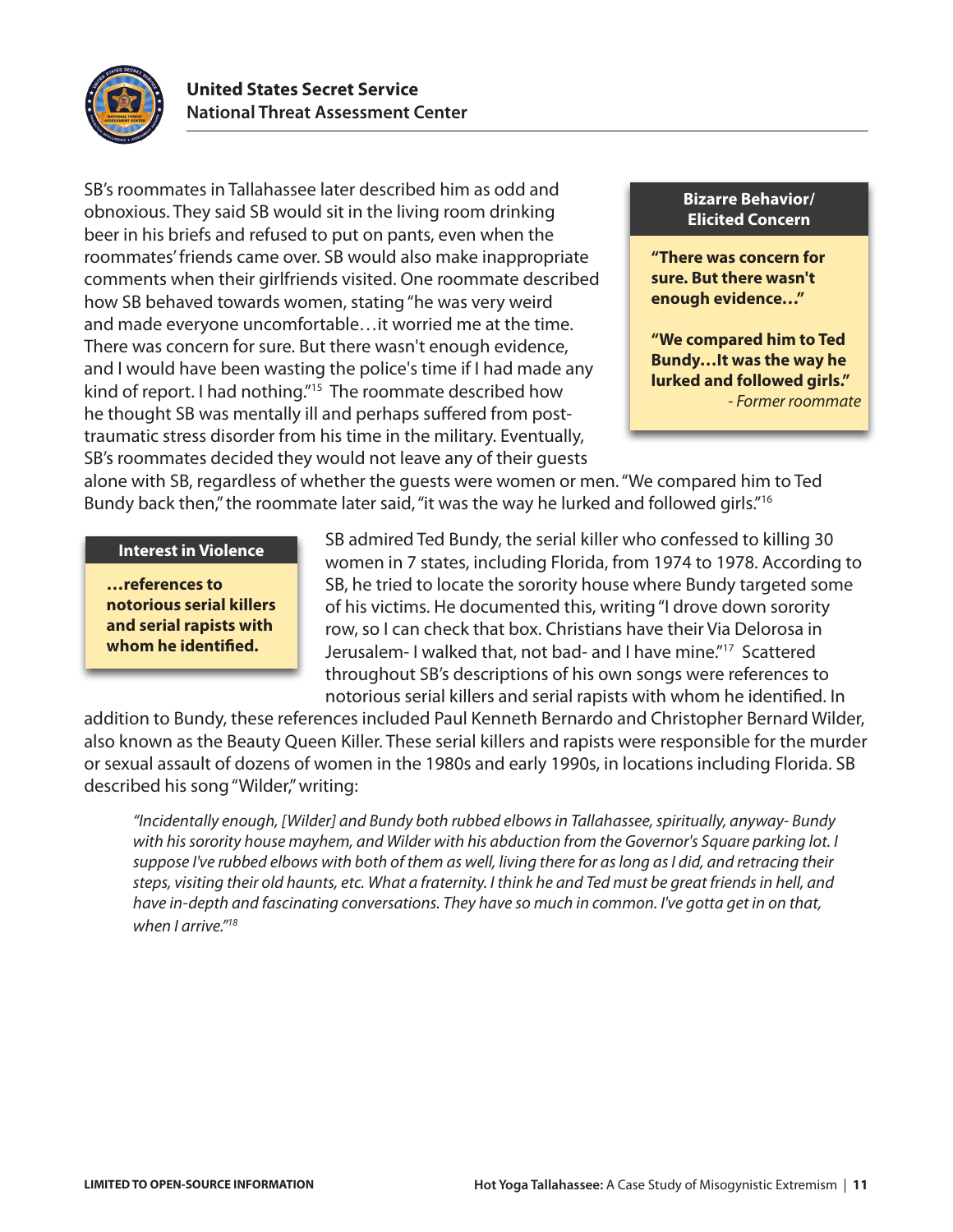

On December 7, 2012, SB was arrested on two counts of misdemeanor battery after he grabbed two women's backsides in an FSU dining hall. One of the victims had been previously assaulted in a similar way by SB over the prior month. SB claimed to police that he may have bumped into several girls by accident. The criminal charges were dropped one month after his arrest, in part due to lack of evidence. In response to his behavior, SB was banned by FSU from the dining hall.

#### **Inappropriate Behavior**

**…grabbed two women's backsides in an FSU dining hall.**

In 2013, SB recorded numerous videos in which he aired his frustrations with women. Many of these videos were later uploaded to a popular website. SB referred to himself as Carnifex in these videos, a name referring to the public executioner in ancient Rome. He indicated that he was producing a video series that would serve as his last will and testament, and that he would be gone after the tenth video was completed. SB used this medium repeatedly to express his frustration with his lack

#### **Threatening Communications**

**…predicted that women who abuse their power would be the cause of the "next columbine."**

of companionship and marriage, often employing derogatory language to blame women for his romantic failures. He described how he went on 14 first dates over a two-month period. Each time he hit "brick walls,"19 and did not know how much longer he could take it. He offered an ominous warning to women, saying, "you bring this on yourselves," and predicted that women who abuse their power would be the cause of the "next columbine." 20

In April 2013, SB met a woman through a social media website designed to help people connect with other members who share similar interests in person. Her profile image featured a photo of her in a yoga pose, and she mentioned yoga at least four times in her profile. She also told SB that she went to a hot yoga class in Tallahassee. Initially, their exchanges were pleasant. However, their relationship quickly went downhill after she declined all his invitations to meet, including a date at a shooting range. He sent her unwanted sexual text messages and suggested that the woman become a stripper. In response, the woman called him "crazy" and "weird and insulting" before she ceased communication.21 SB ranted about the woman in his journal, writing that she "presents as carefreehappy-go-lucky; and tries to engage.... Endlessly... she snuffs me, whenever I try to engage her, she answers as quick as she can, then turns away. I saw her gruesome look tonight… I'll never think of her in the same way, I seem to bring out the ugliness in people... I'd like to put it to her."<sup>22</sup> Police later confirmed that the woman did indeed attend classes at Hot Yoga Tallahassee in 2013 and 2014; however, they also confirmed that she passed away before the 2018 mass shooting.

While still a graduate student, SB had another negative interaction with a woman on campus, which he referenced when describing his song "Stalker." In SB's version of events, a woman invited him to stop by the campus gym where she worked. When he visited the gym and asked her out on a date, he said the woman refused his offer angrily. The gym manager later called SB to their office to discuss his behavior, but no other consequences were noted.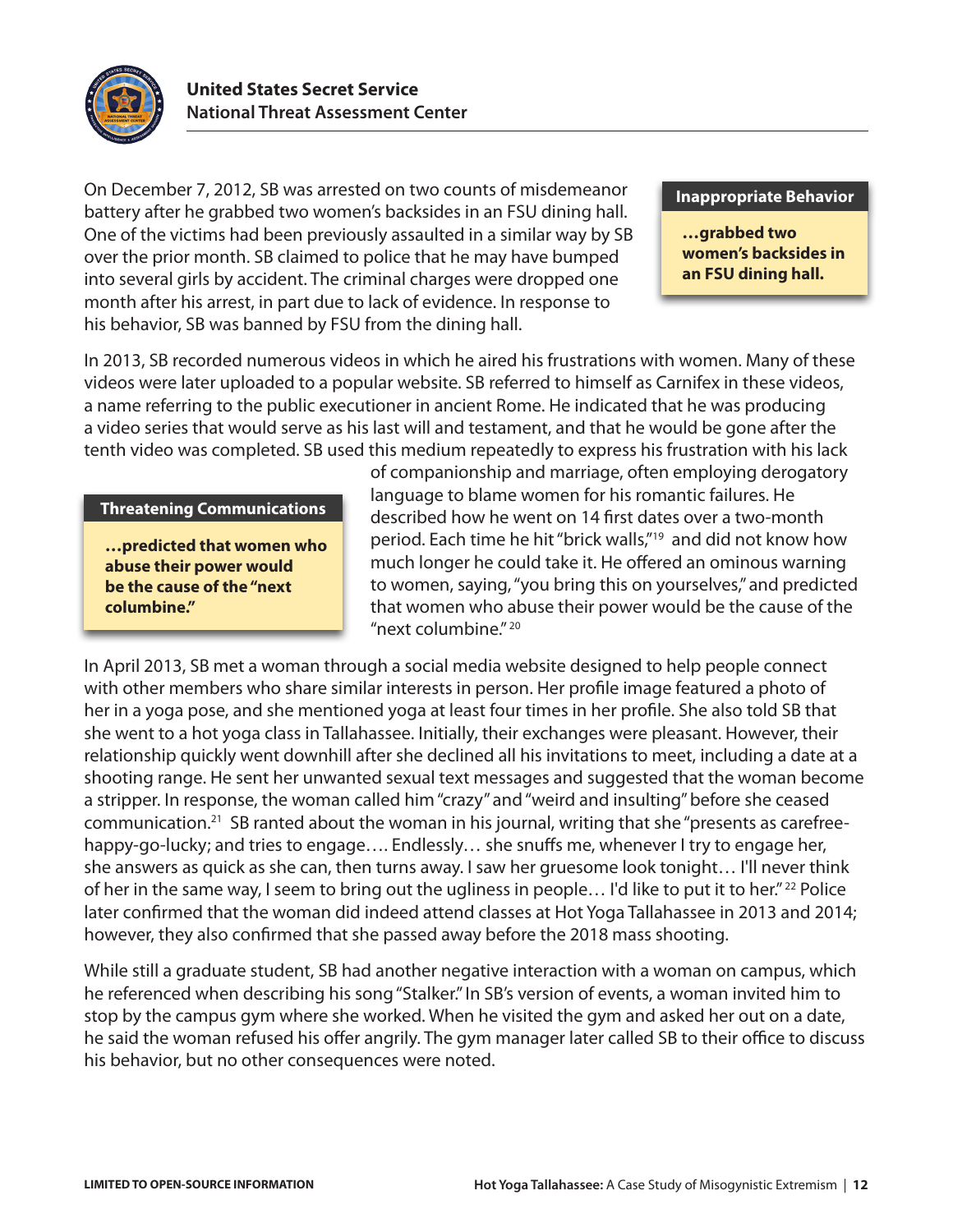

On May 3, 2013, SB graduated from FSU with two master's degrees, one in public administration and the other in urban and regional planning. In the following years, SB attempted to maintain contact with a friend from graduate school. The two had spent time watching sports together but were not

particularly close. Though the friend later moved to Colorado, SB called him constantly, sometimes throughout the night. Occasionally, the friend would call SB to check up on him, but their conversations were never personal and instead focused on sports. SB called this friend a total of 831 times over an unknown timeframe, and eventually the friend blocked SB's calls due to their intrusive nature. SB's last attempt to contact the friend was just two days before the shooting at Hot Yoga Tallahassee.

# **Interpersonal Difficulties**

**…the friend blocked SB's calls due to their intrusive nature.**

#### **Inappropriate Behavior**

**A campus employee reported that SB was following a female volleyball coach…** 

Despite having finished his studies, SB returned to the FSU campus in June 2014. A campus employee reported that SB was following a female volleyball coach at the campus gym, after which, police issued him a trespass warning. A few weeks later, SB was spotted on campus again and was arrested for trespassing. As a result of the charges, he completed a misdemeanor diversion program and a work program. He was also banned from the FSU campus. At the time, SB was unemployed and received \$1,560 in annual Veterans Affairs (VA) disability benefits for tinnitus.

Even though it was SB's own inappropriate behavior towards women that got him kicked out of or banned from various locations, his anger grew with each occurrence. When he described his inspiration for his song "I Hate the Whole World," SB wrote "I add ammo and barrels of fuel to the warehouse, every time such persecution happens. How long, before it ignites, before the entire warehouse explodes, and wipes out everything in a lengthy radius? It may only take a spark, a match, a small, lighted match." 23

## **Intense/Escalating Anger**

**"I add ammo and barrels of fuel to the warehouse, every time such persecution happens."**

*- SB*

The following month, SB shared two of his stories with a childhood friend. The first story was *Rejected Youth*, the novella he wrote before his senior year in high school. The second, *18 and Life*, was also

#### **Concerning Communications**

**The friend who received SB's stories found them too disturbing to read...**

written during high school. *18 and Life* was the basis for his song "End of the World," which describes the end of a relationship.24 As SB had no true experience with romantic relationships, he based the writings on the end of a brotherly friendship. The friend who received SB's stories found them too disturbing to read, but SB continued to send material of this nature up until the shooting at the yoga studio.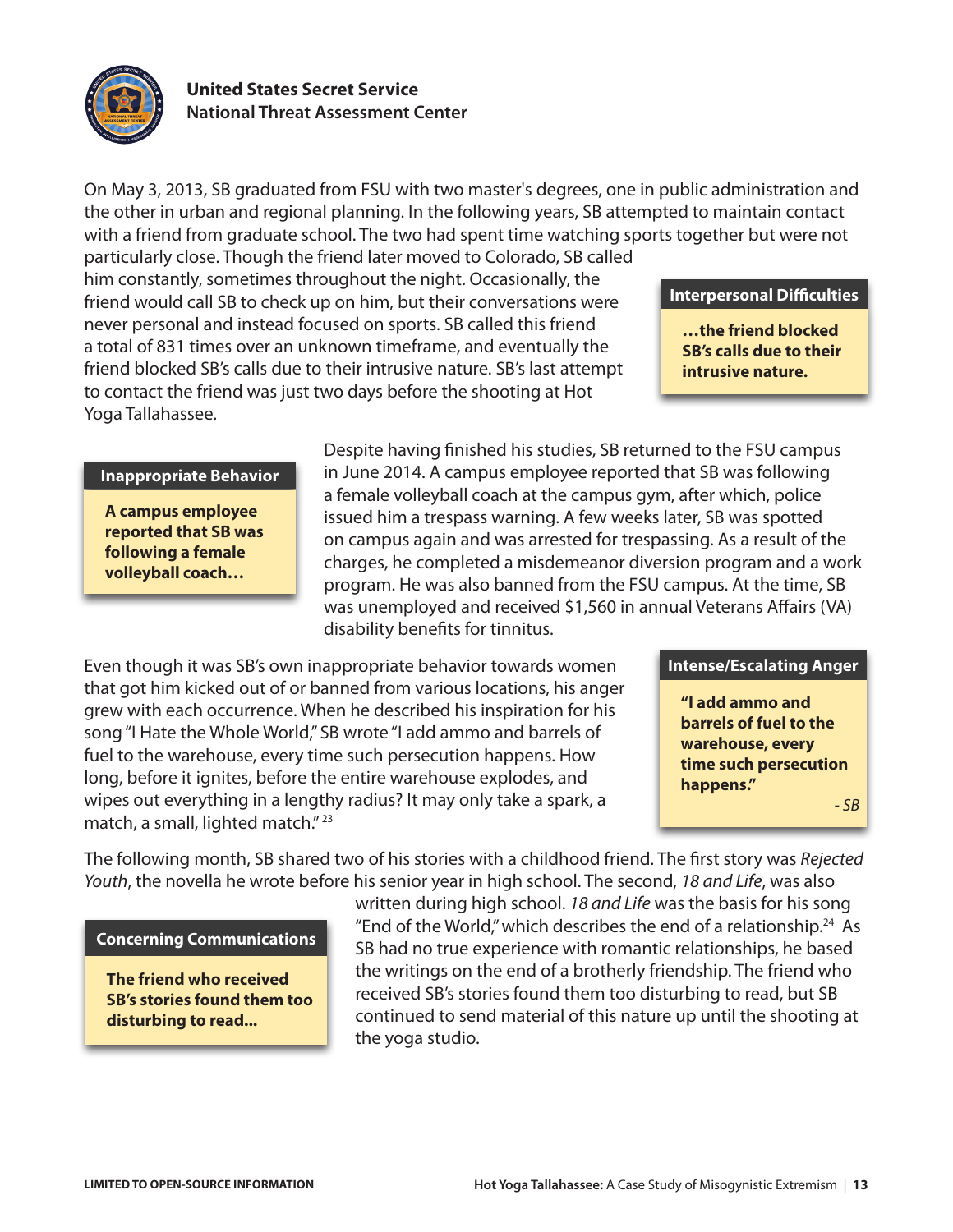

In 2014, SB uploaded 17 of his videos to a popular video hosting website. The content of his videos was misogynistic, homophobic, and racist in nature. He spoke at length about his hatred of women and experiences of being rejected by them. He described his inability to connect with others, including the men with whom he served while in the Army. He also spoke about retribution, citing the mass shooting near the campus of UCSB in May 2014, which

was carried out by a perpetrator motivated by misogyny and anger

#### **Concerning Online Activity**

**The content of his videos was misogynistic, homophobic, and racist in nature.** 

# **Interpersonal Difficulties**

**He described his inability to connect with others…He also spoke about retribution…** 

at his inability to have romantic or sexual relationships with women. When SB spoke of retribution, he stated, "I have a duty, an obligation, a moral obligation to proceed and act as such. I thought that may help explain things a bit."<sup>25</sup> Other content in his videos blamed television for establishing male sexual expectations along with his hatred of interracial couples and police.

Beginning April 25, 2015, SB was employed as a substitute teacher for a Florida county school district despite concerns aired by school district employees who interacted with him during the application process. SB was described as rude, nervous, and having a "scary and angry look on his face." 26 It was also noted that the password he used for his online application login was "Carnifex." The district employees were so afraid of him that they locked the door after he left. Considering SB had failed the

Florida Teacher Certification Examination and his erratic behavior, the school district's employees recommended that SB not be hired for the teaching position. Despite these concerns, his application to teach was approved. In January 2016, SB conducted online searches for pornography that involved yoga and cheerleaders; some of these searches were done on school district devices. In March 2016, less than a year after he was hired, SB was fired for violating the district's Internet use policy.

#### **Elicited Concern**

**…was employed as a substitute teacher…despite concerns aired by school district employees…**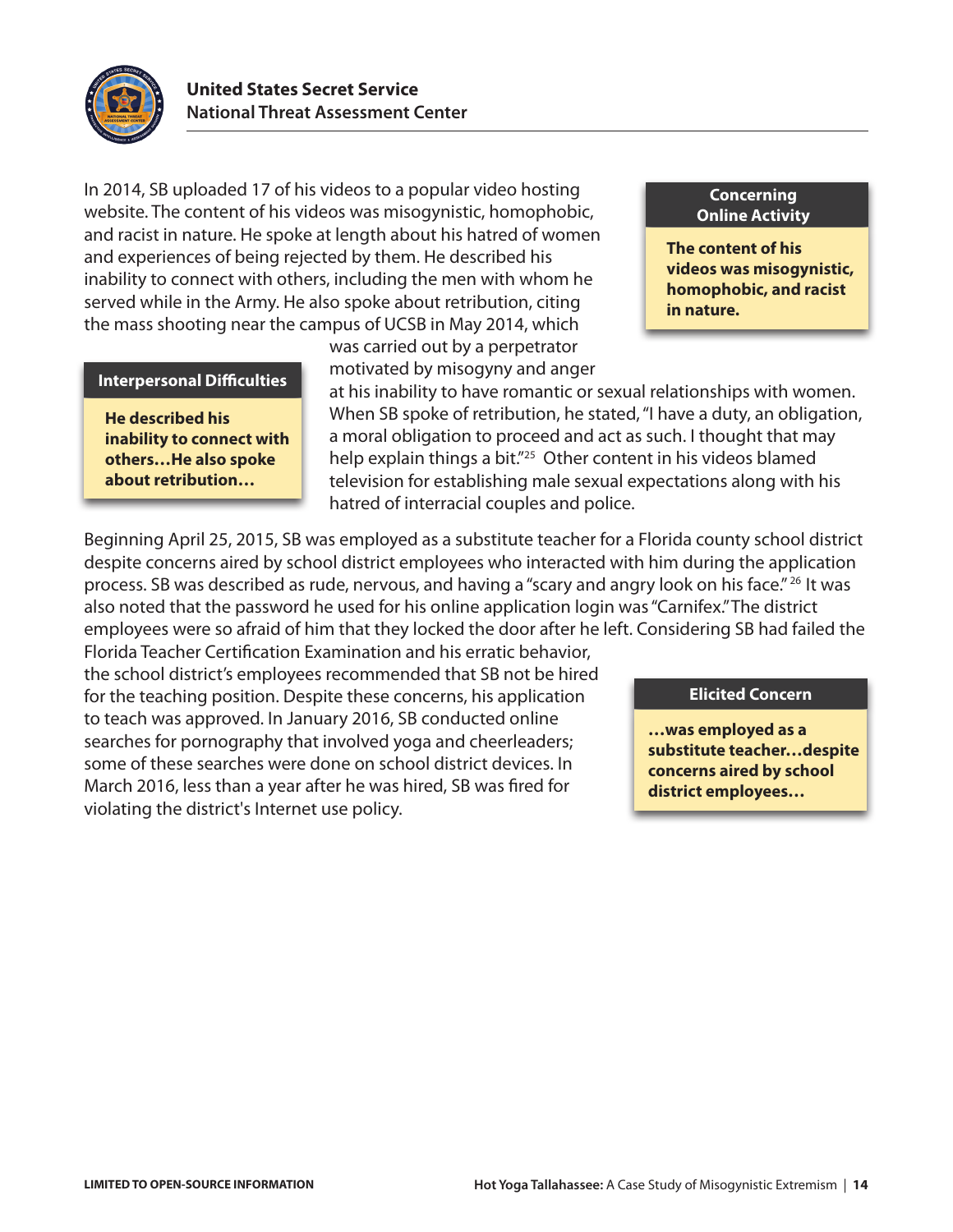

# **Move to Deltona, FL**

While unemployed in May 2016, SB conducted his first known Internet search for "Tallahassee hot yoga."27 This search led him to the Hot Yoga Tallahassee website, which he then accessed.

Soon after, on June 1, 2016, SB approached a woman sunbathing at the swimming pool of his apartment complex in Tallahassee. After the woman refused his offer to apply sunscreen on her body, SB slapped, grabbed, and shook her backside. Law enforcement was

## **Mental Health**

**…completed courtmandated counseling with a sex-addiction therapist.**

notified, and SB was arrested and charged with battery. However, the charges were ultimately dropped after SB completed court-mandated counseling with a sex-addiction therapist. He later described the counseling as a "racket."28 This was not the first time he was courtordered to attend mental health services. According to SB, he was ordered to attend treatment four separate times due to his behavior with women and his mania, the first of which dated back to high school.

Meanwhile, just a week after his arrest, SB's apartment complex served him a lease termination due to his conduct at the pool. The termination instructed him to vacate his apartment within seven days

or face legal action. That same day, SB conducted his first of many online searches for a cheerleading camp held at a resort in Panama City, FL. The complex filed an eviction complaint and lien with the county court after SB failed to vacate his apartment on time. The complaint was dismissed a few weeks later after SB moved out of the apartment.

In September 2016, SB rented a room in a single-family home in Deltona, FL that he found online. He resided there with his new roommate, who owned the home, until the shooting at the yoga studio. The roommate later described SB as a recluse and a loner, and said he never learned much about SB because they rarely spent time together. The roommate described SB's clothing as much too small for him and said SB ate his food straight out of cans, a habit SB claimed was developed during his two years in the military. Concerned for his wellbeing, the roommate purchased SB food and clothing. After the shooting at Hot Yoga Tallahassee, SB's mother told the roommate that SB "spoke well of him and must have liked him or else [SB] would have killed him."<sup>29</sup>

#### **Target-Related Behavior**

**…first known Internet search for "Tallahassee hot yoga."**

**…lease termination due** 

**Stressor**

**to his conduct…**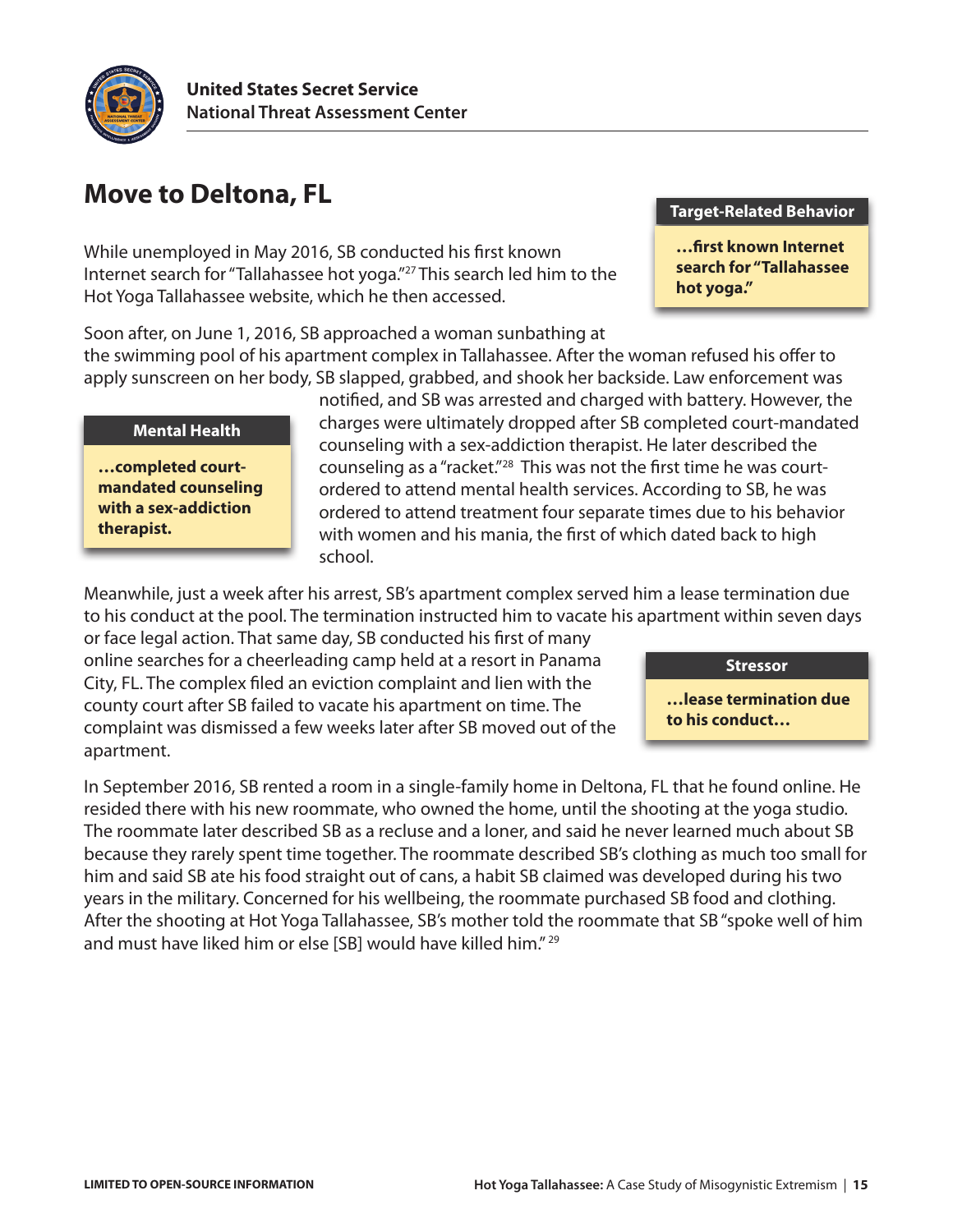

A few months after moving to Deltona, SB spent time with a woman he met through the same social media website that he used in 2013. The woman was a psychologist and later commented that she noticed SB's "disturbing character traits" and was offended by his racist comments.<sup>30</sup> On a few occasions, SB "flashed a pistol around."  $31$  The woman said she did not have any issue with the firearm itself, but she found the way he brandished it inappropriate. During a New Year's Eve party, SB reportedly made aggressive attempts to get

#### **Beliefs**

**…he would unexpectedly speak about weapons and his support for Hitler's genocide.**

the woman to go home with him. Other group members SB met through the same website referred to him as a Nazi because he would unexpectedly speak about weapons and his support for Hitler's genocide. He also bragged about killing people while in the military, though there is no evidence to support this claim.

#### **Inappropriate Behavior**

**…would stare at female students and give them nicknames…** 

Beginning in early 2017, SB applied for 55 jobs with the State of Florida but was not selected for any of the positions. He eventually found employment as a substitute teacher in a Florida county school district, and later obtained a full-time teaching position at a middle school for the start of the 2017-2018 school year. During this timeframe, SB continued to exhibit inappropriate interest in women and girls. In July, he conducted another online search for the cheerleading camp in

Panama City. In addition, after he began his full-time middle school teaching position, three sisters who attended the school told a parent and a school guidance counselor that SB made them feel uncomfortable. The girls reported that SB would stare at female students and give them nicknames, but he did not act the same way toward male students. At the end of August 2017, just two weeks after starting the position, SB was fired from the middle school for "classroom performance issues," yet he could continue working as a substitute teacher in the same district. $32$ 

As a substitute teacher, SB worked in 21 different schools within the district, including elementary, middle, and high schools. In October 2017, a parent called the school where he was teaching to discuss her concerns about SB's prior arrests for battery, as well as his concerning social media content, which she referred to as "red flags" in his background.<sup>33</sup> Whether the school district addressed these concerns is unclear. Later, after the attack at the yoga studio, former middle school students of SB's recalled their concerns. These students described him as being "lazy, detached, and downright strange," that he gave off a "psychopath vibe, like someone crazy," that he "put you on edge," and that he "was really creepy." 34

#### **Elicited Concern**

**"…lazy, detached, and downright strange."**

**…he gave off a "psychopath vibe..."**

**…he "put you on edge..."**  *- SB's former students*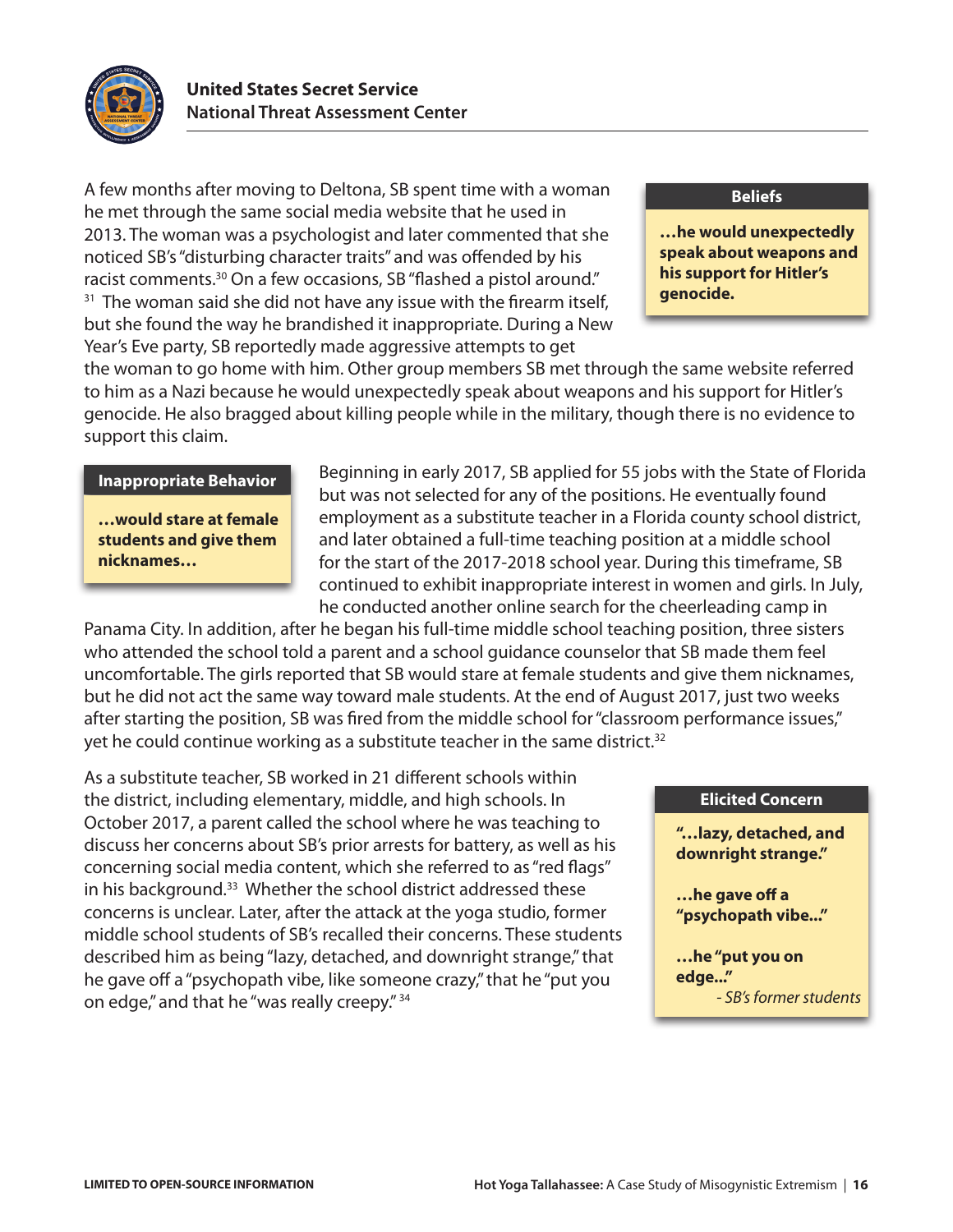

In February 2018, while still employed as a substitute teacher, SB occasionally rented time in an individual's at-home recording studio to record songs. Over the years, he had written more than 100 songs, and recorded over two dozen of them. The owner of the studio described SB as "a bit odd...little slow...uncomfortable," noting "there were many flags."<sup>35</sup> Though SB had hired others to assist with accompanying music, some of his songs consisted of him simply tapping the beat as he recorded the vocals, which were significantly off-key. His songs often involved themes of misogyny, racism, blaming others, anger, and violence. SB listed the title and a description for each song that he posted on a website he purchased sometime after August 2017. For example:

*"Submit- A fun little ditty, in a horrendous and malevolent context, of course…If any female is reading, you have NO idea the nausea, the increased heart-rate, the fear that some poor adolescent must contend with and overcome, to approach a female and proposition her, because he is told that he must and she won't approach him, and if anything is going to occur, the onus is on him. This he endures, to approach YOU, whoever the individual is, and you should be honored. Do NOT pull a Chernobyl; do not run off all flustered; do NOT laugh at him or shoot him down, because when you do, you plant a seed of violence, whether or not you acknowledge it or not. I promise you." 36*

*"Feeling the Impulse- My fury and indignity have been such a part of me for so long, I can hardly remember when I was free of them. Probably 7th grade. I go to sleep with them every night. A long time ago, I had sexual*  fantasies at night. Anymore, when I lie in bed at night, I picture in big *red letters against the wall 'Kill', or 'There is, an Answer.' I have fantasies, much different than the ones I had as a kid- these became the basis of the ultimate and final version of the song." 37*

*"I Will Not Touch You (My Bullets Will)- This seems to have gained new relevance, with all the nonsense and shenanigans occurring nowadays, that are destroying so many men's lives. I recall hearing a narrative from caller into a radio show once, who'd been royally screwed by the system, saying, 'if I didn't have kids, I would do something terrible.' Well, I don't have kids, but, hmm…" 38*

| <b>Blame Others</b>                                                                                       |
|-----------------------------------------------------------------------------------------------------------|
| "you plant a seed of<br>violence, whether or not<br>you acknowledge it or<br>not. I promise you."<br>- SB |
| Intense Anger/                                                                                            |
| <b>Homicidal Ideations</b>                                                                                |
| " picture in big red<br>letters against the wall<br>'Kill'"                                               |
| - SE                                                                                                      |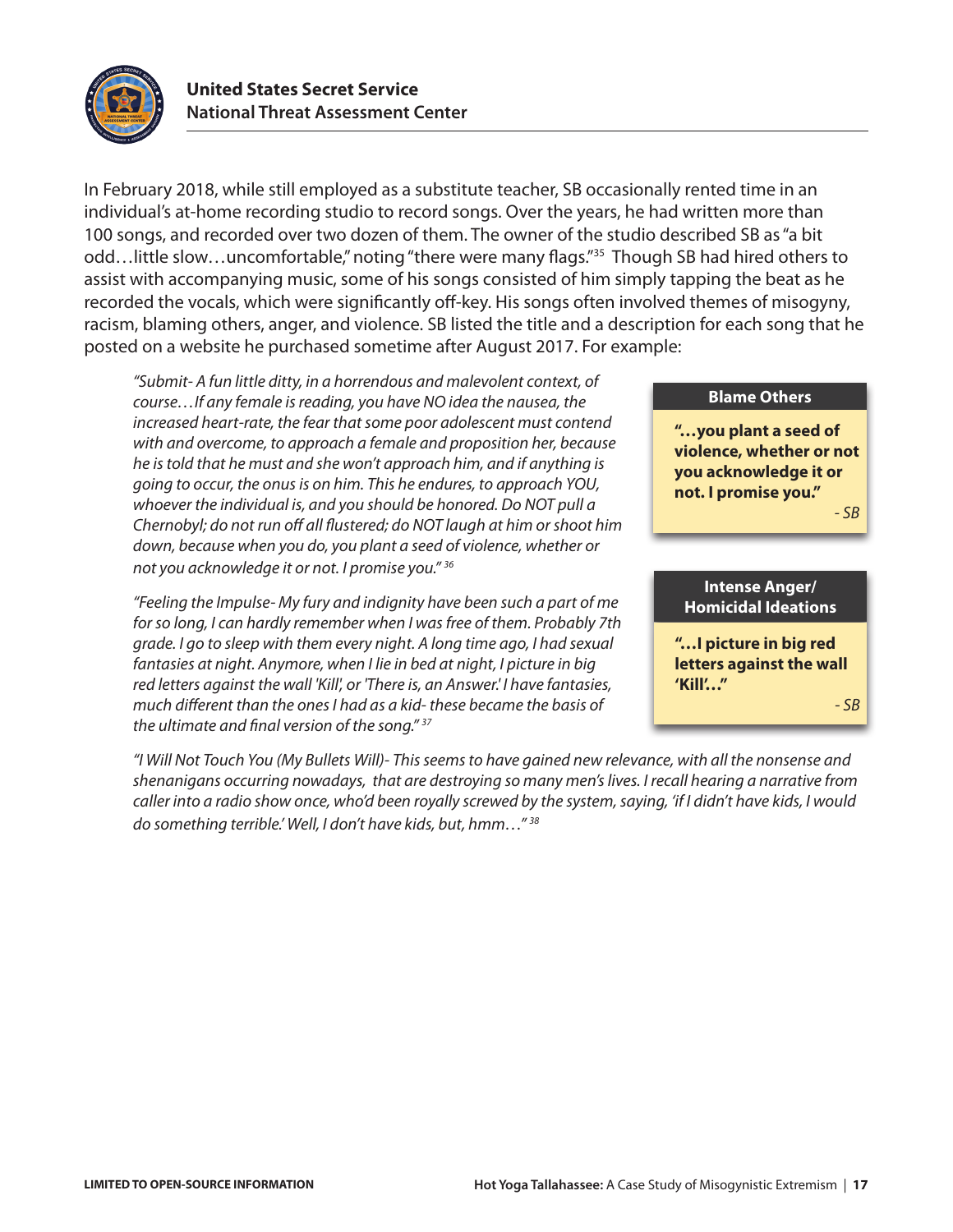

#### **Inappropriate Behavior**

**…asked a female student if she was ticklish and touched her stomach…fired by the school for "unprofessional conduct."…**

On May 23, 2018, SB conducted another online search for information on the Panama City cheerleading camp. Two days later, while he was substitute teaching at a middle school, SB asked a female student if she was ticklish and touched her stomach. The student became frightened and hid behind a classmate. The school removed SB from class following the incident. As he attempted to leave the campus, SB was contacted by a law enforcement officer, though the nature of this interaction was not described in public sources. A week later, on June 1, 2018, SB was fired by the school for "unprofessional conduct." 39

Over the next few months, SB searched for employment but was unsuccessful. His average bank account balance during this time was less than \$300, and he received monthly deposits from his parents. His account balance dipped to \$26.25 by the time of the attack, according to his financial

records. His mother later indicated that she thought he was depressed due to his unemployment and lack of benefits. Despite his lack of income and being supported by his parents, SB continued to record his music throughout the summer of 2018. He posted all of this music on his website and two other public music-sharing websites at different times.

#### **Financial Instability**

**His average bank account balance...was less than \$300...**

# *Failed Life Aspirations*

- Failed to establish romantic or sexual relationships with women
- Failed to establish platonic friendships
- Failed to support himself financially
- Multiple failed careers screenwriter, teacher, military service member, musician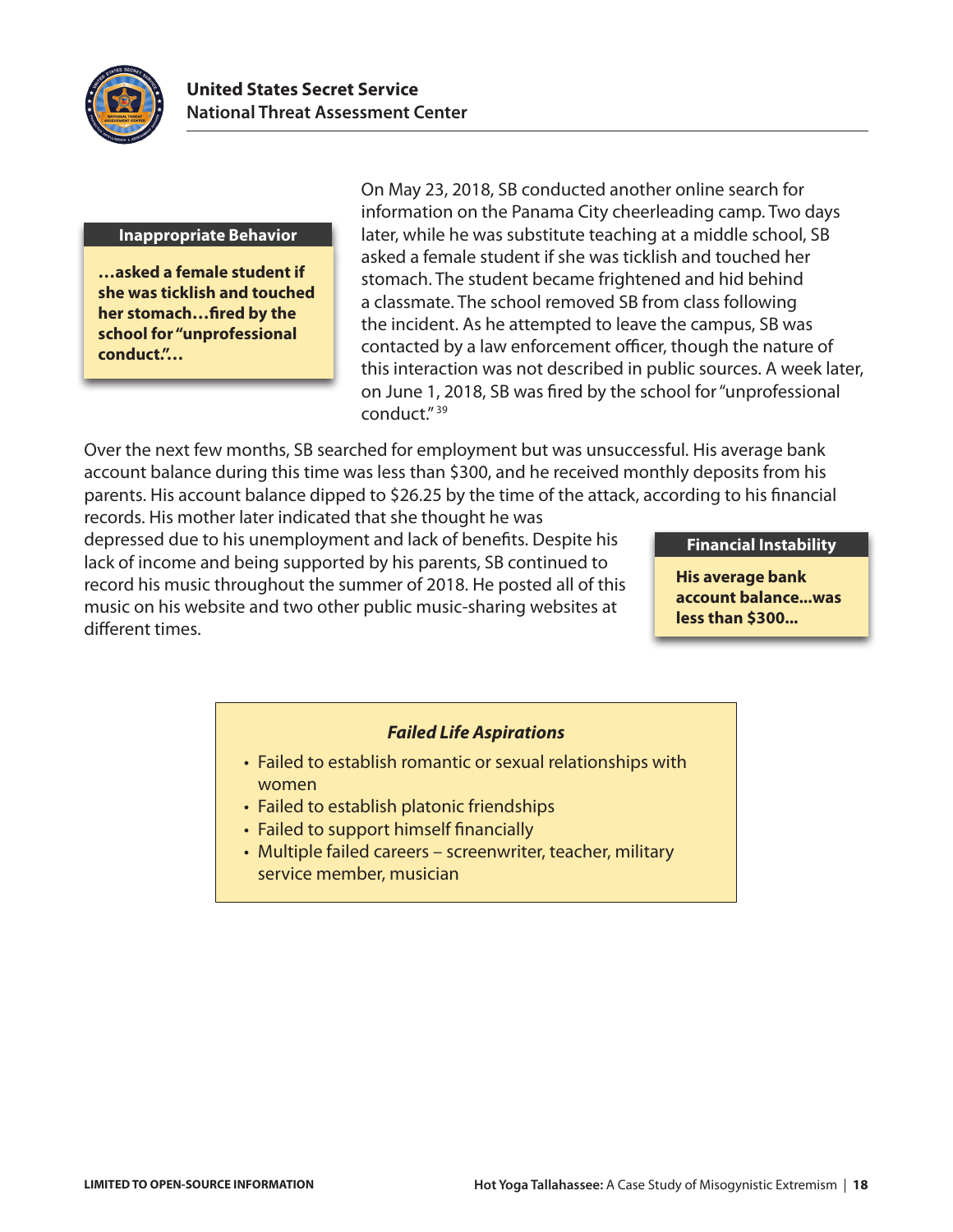

# **Planning the Attack**

In early summer 2018, while still unemployed, SB began planning for his attack. In June, he conducted more online searches for the Panama City cheerleading camp. In July, he searched for yoga-related pornography, performed additional searches for the cheerleading camp, and searched for the camp's schedule. Around this time, SB met with a psychiatrist at the VA medical center. Although the details of his treatment were not available in open sources, SB was later found to have prescription anxiety medication in his system during the attack at the yoga studio.

## **Mental Health**

**…found to have prescription anxiety medication in his system…**

On July 23, SB purchased the Glock pistol that he would later use in the attack from a pawn shop in Orange City, FL. About a week later, on July 30, SB practiced firing for 30 minutes at an indoor shooting range in Tallahassee, about 280 miles from his home in Deltona. After leaving the range, he traveled an additional 100 miles to Panama City Beach where the cheerleading camp was located.

On August 3, a few days after the trip to Panama City, SB conducted an online search for cheerleading camps closer to his home. He also searched for a map of the area around Hot Yoga Tallahassee. After the shooting, police found SB to be in possession of a detailed engineering diagram of a plaza near the yoga studio, though it is unclear when or how he obtained it.

# **Elicited Concern**

**…friend's wife reported SB to a federal law enforcement agency…**

In early August, SB sent a childhood friend a link to his website. Concerned by the violent and misogynistic content of the website and its songs, the friend's wife reported SB to a federal law enforcement agency on August 5, 2018. The agency deemed the tip non-actionable.40 According to an official from the agency, "even violently themed lyrics are protected speech…unless they target a particular person, place or event. In this situation, there wasn't a specific threat." 41

On August 15, 17, 18, and 20, SB conducted online searches for the class schedule at Hot Yoga Tallahassee. On August 17, he also called Hot Yoga Tallahassee twice by phone, but his back-toback calls went unanswered because nobody was working at the time. On August 20, SB made two more calls that were answered by a Hot Yoga Tallahassee employee, who did not recall anything memorable about the brief conversations with SB.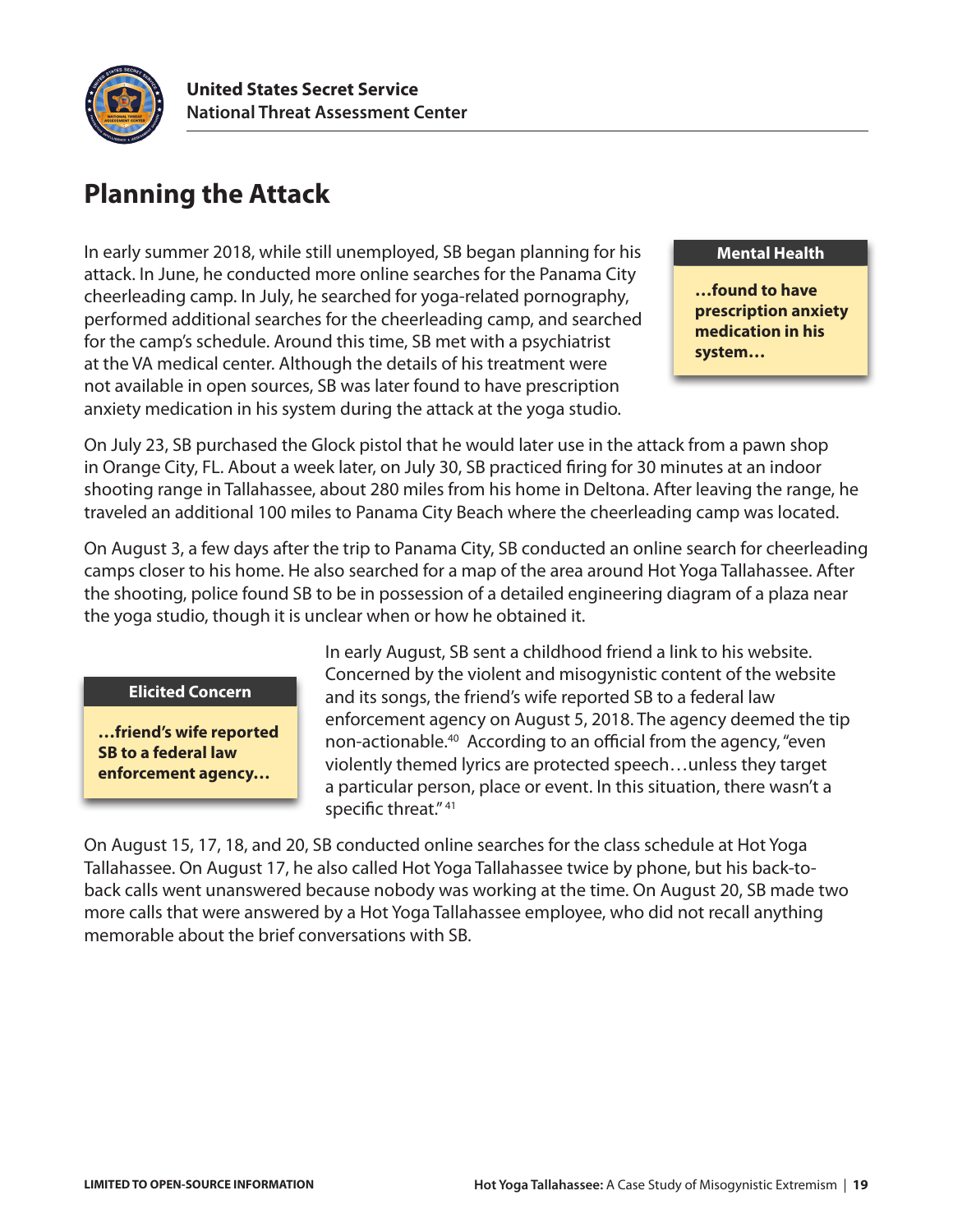

During the month of October, SB made final preparations for his attack, which included:

- October 2: Accessed the online class schedule for Hot Yoga Tallahassee.
- October 8: Accessed the online class schedule for Hot Yoga Tallahassee and checked the local weather forecast.
- October 14: Made a reservation at a hotel located four minutes away from Hot Yoga Tallahassee for October 31 through November 1.
- October 18 and 19: Made calls to cancel his psychiatric appointment at the VA.
- October 25: Worked on the last song he uploaded to his website, called "Fuck 'Em All."
- October 27: Purchased ammunition consistent with what he used in the attack.
- October 29: Used the recording studio for the last time and called his childhood friend with whom he had shared his website, writings, and song lyrics. Nothing was noted as being unusual about SB's behavior by either contact.
- October 30: Pawned a handgun he had purchased in 2009.
- October 31: Checked into the hotel, purchased hearing protection and a yoga mat, texted his roommate to let him know he would pay rent when he returned on November 1, extended his hotel reservation by two additional days to November 3, and called a friend from graduate school to chat about sports.

# *Planning Behaviors*

- Online research of two potential targets
- Traveled to potential target
- Contacted target by phone
- Weapons acquisition
- Weapons practice
- Acquired maps/diagrams
- Made hotel reservations, extended stay
- Purchased supplies (e.g., ear protection and yoga mat)
- Final acts:
	- *Cancelled psychiatric appointment*
	- *Wrote message*
	- *Called friends*
	- *Texted roommate about rent*
	- *Finished final song and uploaded content to the web*

On November 2, 2018, the day of the shooting, SB uploaded his song, "Fuck 'Em All," to a public music-sharing website. The song described SB's frustration over his failures in life, including failed employment, relationships with women, and overall life goals. He also uploaded 27 of his songs to another audio website. Prior to leaving his hotel room, SB left a note that referred to the then-U.S. president in racist language and railed against America's racially integrated society, writing in part:

*"If I can't find one decent female to live with, I will find many indecent females to die with. If they are intent on denying me life, I will have no choice, but to deny them life… Their arrogance, indifference and treachery*  will finally be exposed, and punished. If I can't make a living, I will make a killing...I will be successful with *females: if I can't be successful at being positive, I will be successful at being negative. This is in their court, however. This is not what I wanted. No kid sits in their room at night dreaming of this. It has come to this though, and I simply have no choice at this point. It is a moral imperative." 42*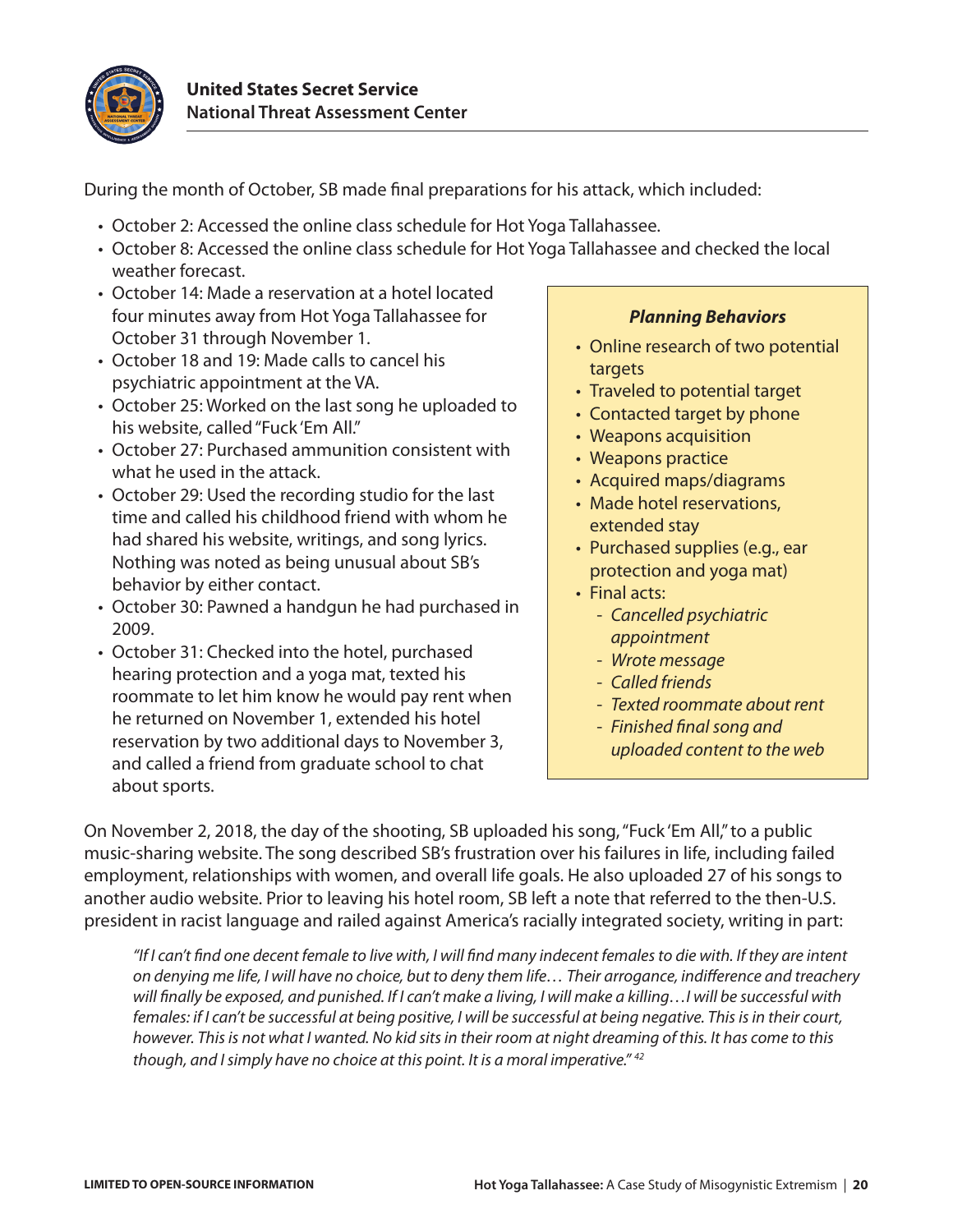

# **The Attack at Hot Yoga Tallahassee**

Around 4:35 p.m., SB left his hotel with a Glock pistol and a yoga mat. At 5:05 p.m., he made his last call to the owner of the recording studio. At 5:17 p.m., he arrived at Hot Yoga Tallahassee and signed up for the 5:30 p.m. class using his first and middle names. He then went outside and paced for about 20 minutes. He also entered and exited the studio several times. At one point, while inside the studio, he asked when the more crowded classes were held. The studio's employee later stated that SB looked disappointed there were so few people registered for the 5:30 p.m. class. SB entered the studio for the last time at 5:29 p.m. By 5:35 p.m., the class was already underway. The yoga instructor directed SB to remove his shoes and socks, and to leave his belongings in a cubby outside the room. SB exited the room to unwrap his yoga mat and begin stretching. He then reentered, stopped in the doorway, and said, "But I have a question."43 He then put on his hearing protection and drew the Glock pistol. The instructor asked what he was doing as SB opened fire at random.

SB shot six people during the attack before his pistol malfunctioned, at which time a class member struck him with a vacuum cleaner and a broom. This allowed time for others to escape. Once he resolved the weapon malfunction, SB said something unintelligible and fatally shot himself. Tragically, two of the victims who were shot later died at the hospital.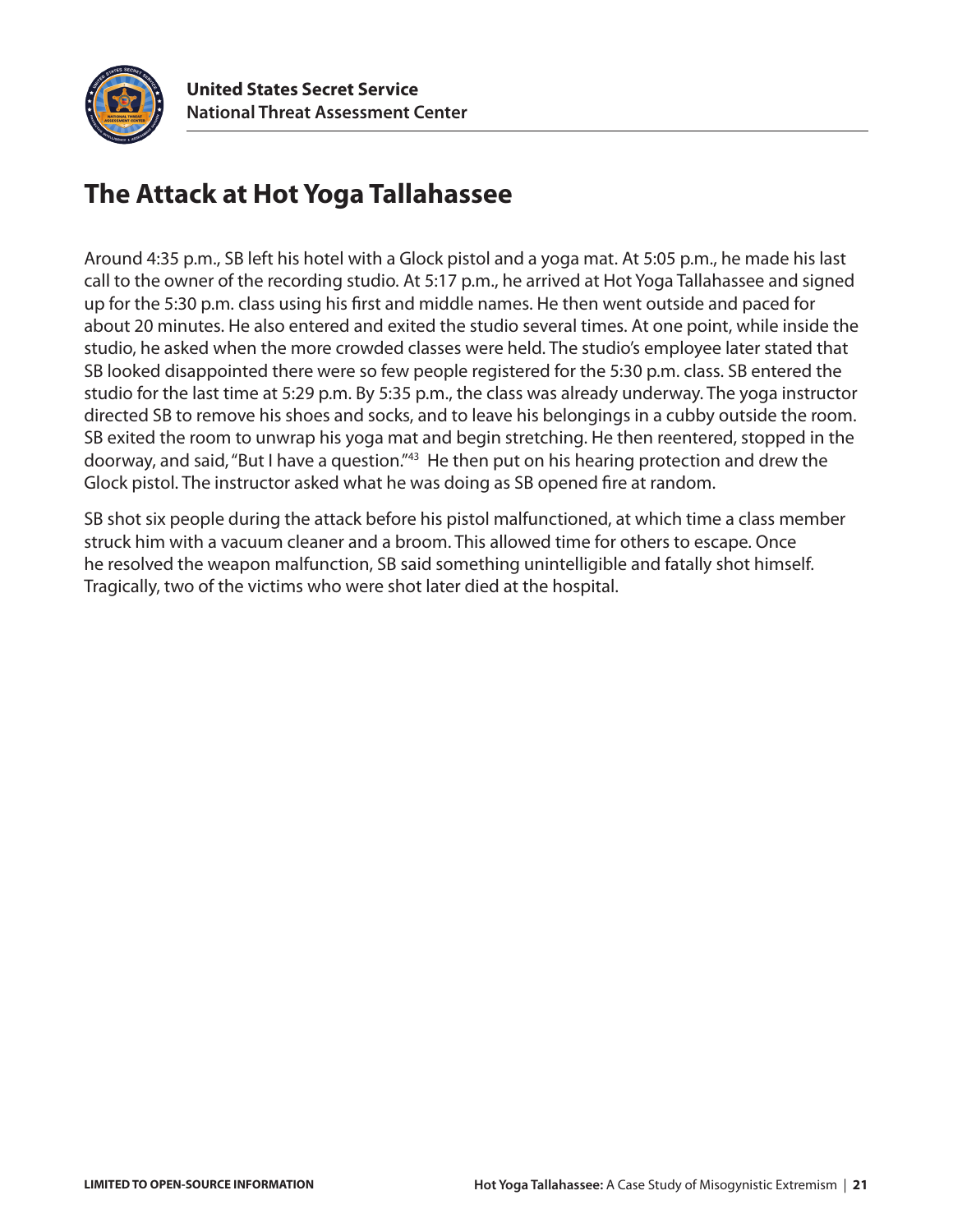

# **Conclusion**

This case study demonstrates the importance of using a behavioral threat assessment approach that involves various community stakeholders who may be in a position to intervene with an individual who is escalating to violence. A superficial look at SB's personal history reveals an individual who pursued higher education, served in the military, and held highly regarded professional positions of trust. However, a more complete and multidisciplinary assessment reveals objectively concerning behavior that continued for decades (see table on page 23). At times, SB's behavior elicited concern from parents, siblings, friends, roommates, coworkers, workplace managers, school officials, students, law enforcement, the online community, neighbors, and other community members.

This case study also highlights the specific threat posed by misogynistic extremism. Hatred of women, and the gender-based violence that is associated with it, requires increased attention from everyone with a role in public safety. Regardless of whether an individual self-affixes a label to their extremist beliefs, such as "incel" or "anti-feminist," the individual's behavior should remain the primary focus. In this case, SB's misogynistic views and associated behavior resulted in him being fired from multiple jobs, being banned from public locations, and being arrested.

When conducting a behavioral threat assessment involving an individual who has elicited concern and subscribes to an extreme belief system, the investigation should not be limited to the ideology itself. NTAC research has shown that attackers' motives are often multifaceted. Beyond ideology, other personal elements also contribute to behaviors of concern, including desperation or despair, a need for belonging or connection with others, and a desire for attention or notoriety. Investigators should attempt to identify the origin and development of the ideology, which may help in assessing what the individual would hope to achieve through violence.

Also note that the decision to carry out a violent act may occur well before a specific target is selected. As demonstrated in this case study by SB researching yoga studios and cheerleading camps, an individual plotting an attack may explore multiple targets during the planning process before making their final selection. When seeking to prevent violent acts from coming to fruition, investigators must consider any potential targets that may achieve the plotter's intended goals and desired outcomes.

Finally, NTAC research has shown that there is no one profile of an individual who plans or executes an act of targeted violence. Attackers vary in age, race, sex, education level, employment history, and other characteristics. What most attackers share, however, are observable concerning behaviors displayed prior to engaging in violence. Although every act of targeted violence may not be prevented, the risk of future tragedies can be reduced if the appropriate systems are in place to identify the warning signs, gather information to assess the risk of violence, and apply the appropriate community resources.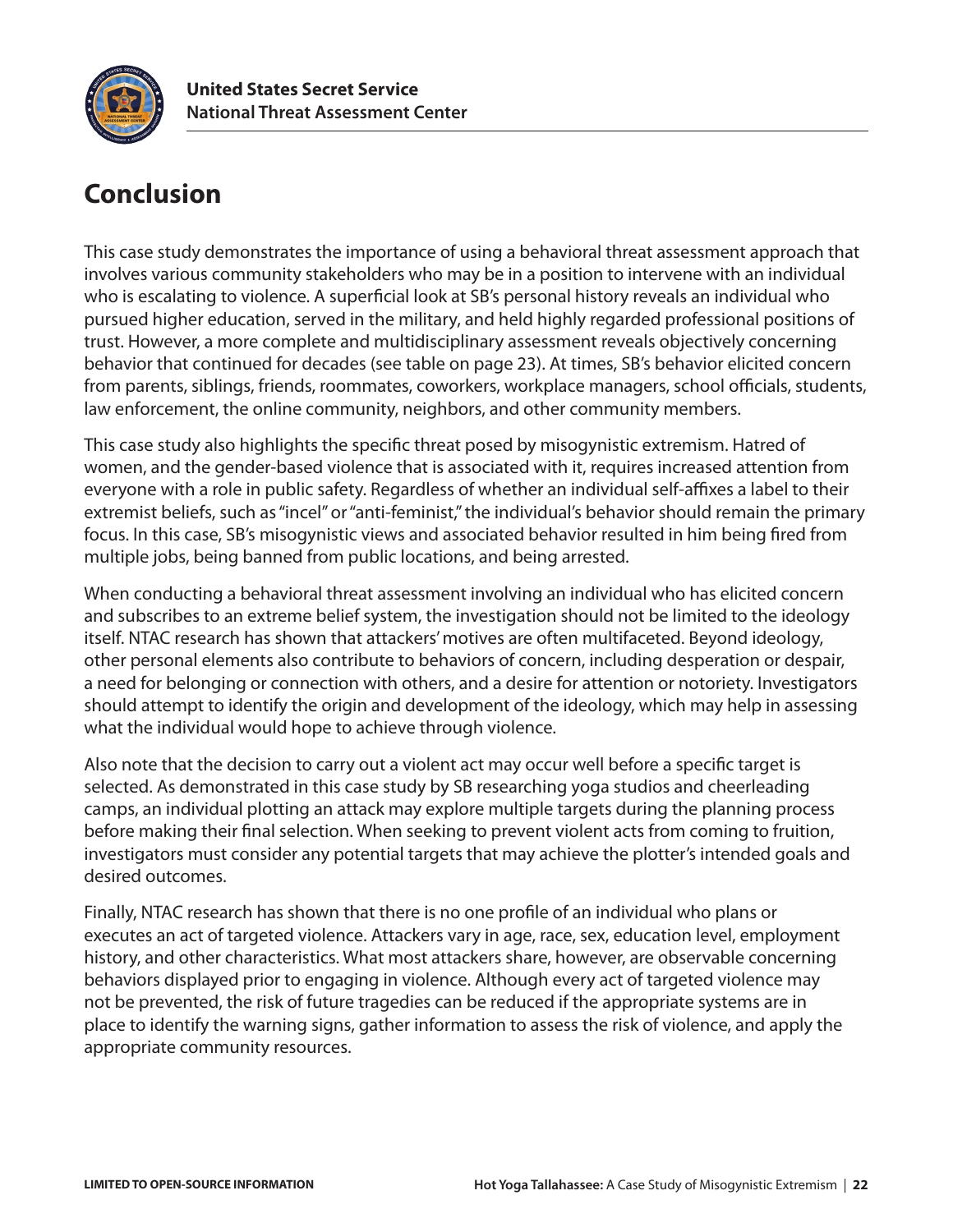

| <b>SB's Background</b>                                                                                  |                                                                                                   |  |  |
|---------------------------------------------------------------------------------------------------------|---------------------------------------------------------------------------------------------------|--|--|
| • Eagle Scout<br>• High school senior class vice president<br>• High school athletic award for football | • Bachelor's degree and two master's<br>degrees<br>• U.S. Army officer<br>• Public school teacher |  |  |
| <b>SB's Concerning Behaviors</b>                                                                        |                                                                                                   |  |  |
|                                                                                                         |                                                                                                   |  |  |

- Self-described misogynist, aggrieved by his inability to obtain a relationship or sex with women
- Openly admired Hitler and Aryan Nations; other members of online social networks referred to him as a Nazi
- School district personnel recommended he not be hired for a teaching position due to concerning behavior during the application process
- Multiple school firings related to inappropriate behavior with female students
- Three arrests connected to incidents of groping women in public and trespassing on FSU campus after warning when seen following female coach
- Served a lease termination by apartment complex after assaulting a woman at the swimming pool
- Additional law enforcement contacts for destruction of property, following women on campus, and inappropriate contact with students while teaching
- Friend's wife reported violent and misogynistic writings to law enforcement
- Court-ordered mental health treatment on at least four occasions due to behavior with women and mania
- Banned from local bars for behavior toward women
- Parents slept with their door locked, removed him from his niece's birthday party for touching young girls, and had his brother remove a firearm that he kept
- Brother suspected him of being a serial sniper in DC
- Roommates compared him to Ted Bundy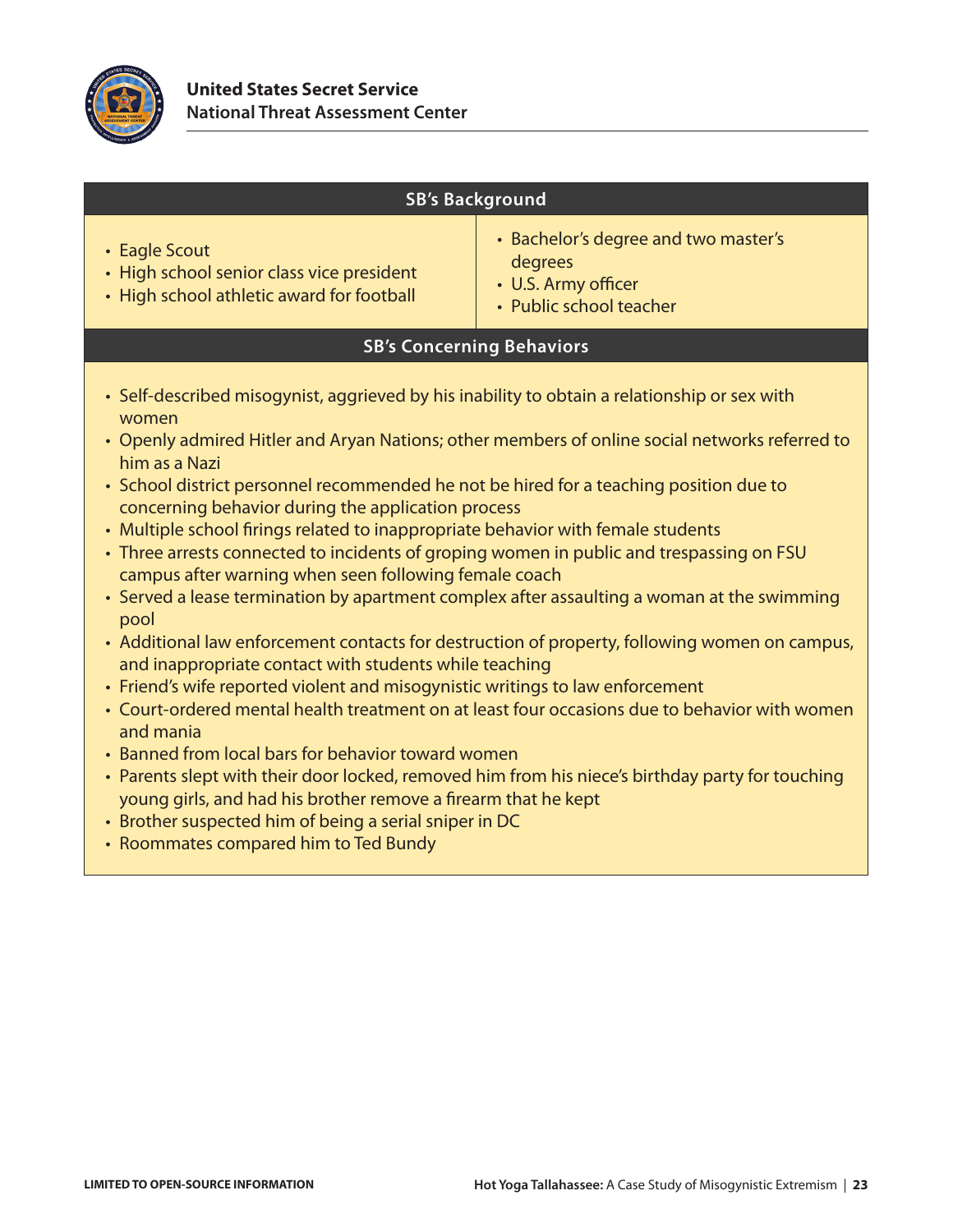

## **United States Secret Service National Threat Assessment Center**

# **Endnotes**

<sup>1</sup> Zimmerman, G.A. (2021, September 9). *Killer's misogyny started in 3rd grade when he tried to forcibly kiss girls*. CBS News. https://www.yahoo.com/news/ killers-misogyny-started-3rd-grade-135100897.html.

2 SB (n.d.). *Plight of the adolescent male* [Video]. YouTube.

<sup>3</sup> Hendrix, S. (2019, June 7). *[SB]'s attack on a Florida yoga studio was fueled by male supremacy, a movement with ties to other hate groups. The Washington* Post. https://www.washingtonpost.com/graphics/2019/local/yoga-shooting-incel-attack-fueled-by-male-supremacy/.

4 Tallahassee Police Department. (2018). *Field case report supplement: Case# 201800034992.* https://www.talgov.com/uploads/public/documents/tpd/ tpd\_individual\_redacted.pdf.

5 SB (n.d.). *American whore.* Path of Defiance.

6 SB (n.d.). *American whore.* Path of Defiance.

7 SB (n.d.). *American whore.* Path of Defiance.

8 SB (n.d.). *American whore.* Path of Defiance.

9 SB (n.d.). *American whore.* Path of Defiance.

10 Tallahassee Police Department. (2018). *Field case report supplement: Case# 201800034992.* https://www.talgov.com/uploads/public/documents/tpd/ tpd\_individual\_redacted.pdf.

11 Zaveri, M., Jacobs, J., & Mervosh, S. (2018, November 4). *Gunman in yoga studio shooting recorded misogynistic videos and faced battery charges.* The New York Times. https://www.nytimes.com/2018/11/03/us/yoga-studio-shooting-florida.html.

12 Tallahassee Police Department. (2018). *Field case report supplement: Case# 201800034992.* https://www.talgov.com/uploads/public/documents/tpd/ tpd\_individual\_redacted.pdf.

13 Tallahassee Police Department. (2018). *Field case report supplement: Case# 201800034992*. https://www.talgov.com/uploads/public/documents/tpd/ tpd\_individual\_redacted.pdf.

14 Tallahassee Police Department. (2018). *Field case report supplement: Case# 201800034992.* https://www.talgov.com/uploads/public/documents/tpd/ tpd\_individual\_redacted.pdf.

15 Burlew, J. (2018, November 3). *[SB], gunman in Tallahassee yoga studio shooting, remembered as 'really creepy.*' Tallahassee Democrat. https://www. tallahassee.com/story/news/2018/11/03/gunman-had-history-arrests-grabbing-women/1871941002/.

<sup>16</sup> Burlew, J. (2018, November 3). [SB], gunman in Tallahassee yoga studio shooting, remembered as 'really creepy.' Tallahassee Democrat. https://www. tallahassee.com/story/news/2018/11/03/gunman-had-history-arrests-grabbing-women/1871941002/.

17 SB (n.d.). *Homicidal impulse.* Path of Defiance.

18 SB (n.d.). *Butthurt generation.* Path of Defiance.

19 Tallahassee Police Department. (2018). *Field case report supplement: Case# 201800034992.* https://www.talgov.com/uploads/public/documents/tpd/ tpd\_individual\_redacted.pdf.

20 Tallahassee Police Department. (2018). *Field case report supplement: Case# 201800034992.* https://www.talgov.com/uploads/public/documents/tpd/ tpd\_individual\_redacted.pdf.

21 Tallahassee Police Department. (2018). *Field case report supplement: Case# 201800034992.* https://www.talgov.com/uploads/public/documents/tpd/ tpd\_individual\_redacted.pdf.

22 Tallahassee Police Department. (2018). *Field case report supplement: Case# 201800034992.* https://www.talgov.com/uploads/public/documents/tpd/ tpd\_individual\_redacted.pdf.

23 SB (n.d.). *Butthurt generation.* Path of Defiance.

24 SB (n.d.). *Let the dice fly.* Path of Defiance.

25 Tallahassee Police Department. (2018). *Field case report supplement: Case# 201800034992.* https://www.talgov.com/uploads/public/documents/tpd/ tpd\_individual\_redacted.pdf.

26 Seabrook, L. (2018, November 5). *Florida yoga shooter taught at 21 Volusia Co. schools, touched female student's stomach, school says.* WFTV9 ABC. https://www.wftv.com/news/florida-yoga-shooter-was-a-substitute-teacher-at-21-volusia-county-schools/867087130/.

27 Tallahassee Police Department. (2018). *Field case report supplement: Case# 201800034992.* https://www.talgov.com/uploads/public/documents/tpd/ tpd\_individual\_redacted.pdf.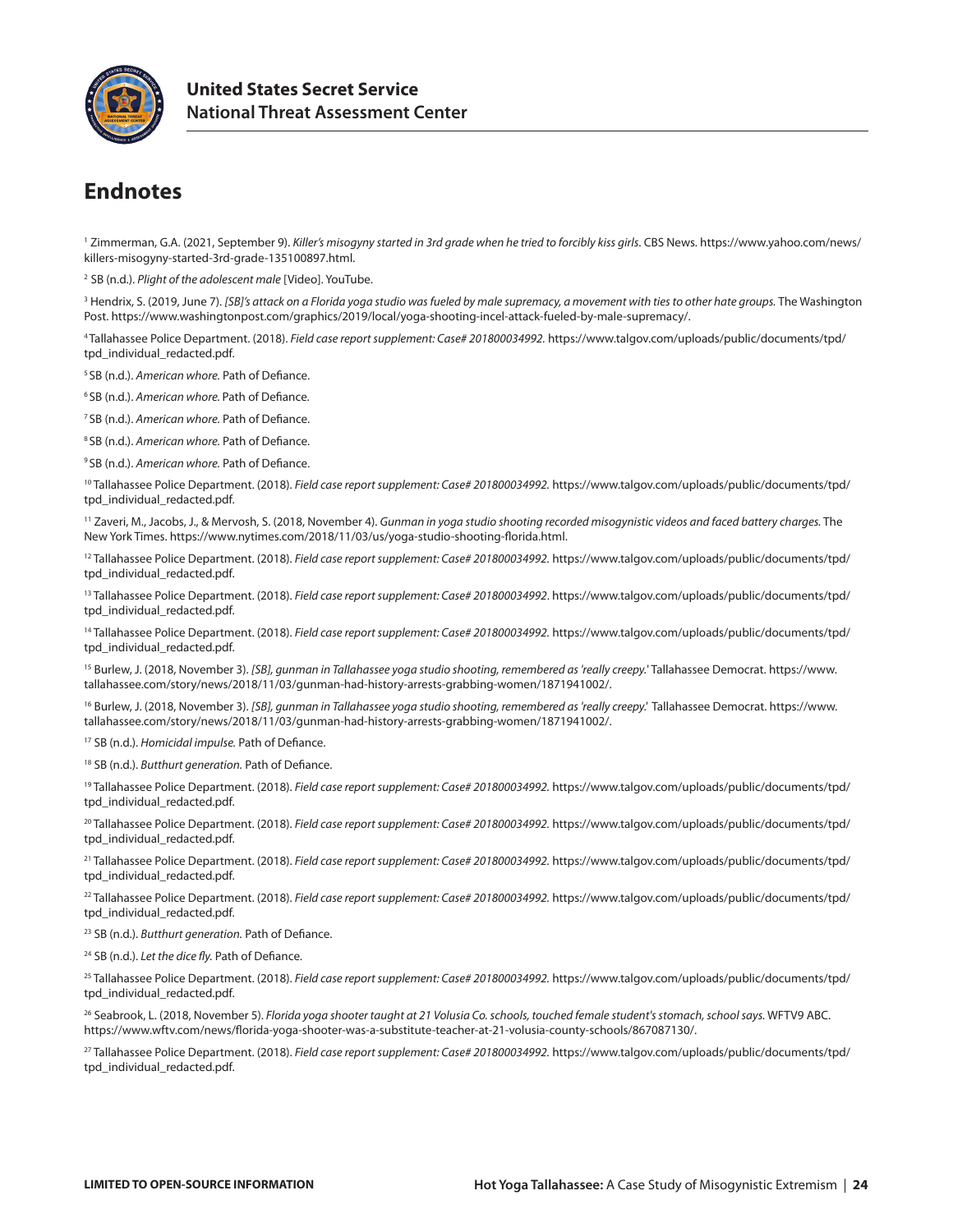

## **United States Secret Service National Threat Assessment Center**

28 Hendrix, S. (2019, June 7). *[SB]'s attack on a Florida yoga studio was fueled by male supremacy, a movement with ties to other hate groups.* The Washington Post. https://www.washingtonpost.com/graphics/2019/local/yoga-shooting-incel-attack-fueled-by-male-supremacy/.

29 Tallahassee Police Department. (2018). *Field case report supplement: Case# 201800034992.* https://www.talgov.com/uploads/public/documents/tpd/ tpd\_individual\_redacted.pdf.

30 Tallahassee Police Department. (2018). *Field case report supplement: Case# 201800034992.* https://www.talgov.com/uploads/public/documents/tpd/ tpd\_individual\_redacted.pdf.

31 Tallahassee Police Department. (2018). *Field case report supplement: Case# 201800034992.* https://www.talgov.com/uploads/public/documents/tpd/ tpd\_individual\_redacted.pdf.

<sup>32</sup> Burlew, J. (2018, November 5). Five months before yoga studio shooting, gunman was fired in Volusia for touching student. Tallahassee Democrat. https:// www.tallahassee.com/story/news/2018/11/05/yoga-studio-gunman-fired-substitute-teacher-touching-girl/1893165002/.

<sup>33</sup> Burlew, J. (2018, November 5). Five months before yoga studio shooting, gunman was fired in Volusia for touching student. Tallahassee Democrat. https:// www.tallahassee.com/story/news/2018/11/05/yoga-studio-gunman-fired-substitute-teacher-touching-girl/1893165002/.

34 Danner, C. (2018, November 4). *What to know about the Tallahassee yoga studio attack.* New York Magazine. http://nymag.com/intelligencer/2018/11/ what-to-know-about-the-tallahassee-yoga-studio-attack.html.

35 Tallahassee Police Department. (2018). *Field case report supplement: Case# 201800034992.* https://www.talgov.com/uploads/public/documents/tpd/ tpd\_individual\_redacted.pdf.

36 SB (n.d.). *American whore.* Path of Defiance.

37 SB (n.d.). *Homicidal impulse.* Path of Defiance.

38 SB (n.d.). *American whore.* Path of Defiance.

39 Allbrittin, D. (2018, November 6). *Yoga studio shooting: Gunman's ex-student describes bizarre classroom behavior.* WSB-TV 2 Atlanta. https://www.wsbtv. com/news/trending-now/yoga-studio-shooting-gunman-s-ex-student-describes-bizarre-classroom-behavior/867482318.

40 Tallahassee Police Department. (2018). *Field case report supplement: Case# 201800034992.* https://www.talgov.com/uploads/public/documents/tpd/ tpd\_individual\_redacted.pdf.

41 Hendrix, S. (2019, June 7). *[SB]'s attack on a Florida yoga studio was fueled by male supremacy, a movement with ties to other hate groups.* The Washington Post. https://www.washingtonpost.com/graphics/2019/local/yoga-shooting-incel-attack-fueled-by-male-supremacy/.

42 Tallahassee Police Department. (2018). *Field case report supplement: Case# 201800034992.* https://www.talgov.com/uploads/public/documents/tpd/ tpd\_individual\_redacted.pdf.

43 Tallahassee Police Department. (2018). *Field case report supplement: Case# 201800034992.* https://www.talgov.com/uploads/public/documents/tpd/ tpd\_individual\_redacted.pdf.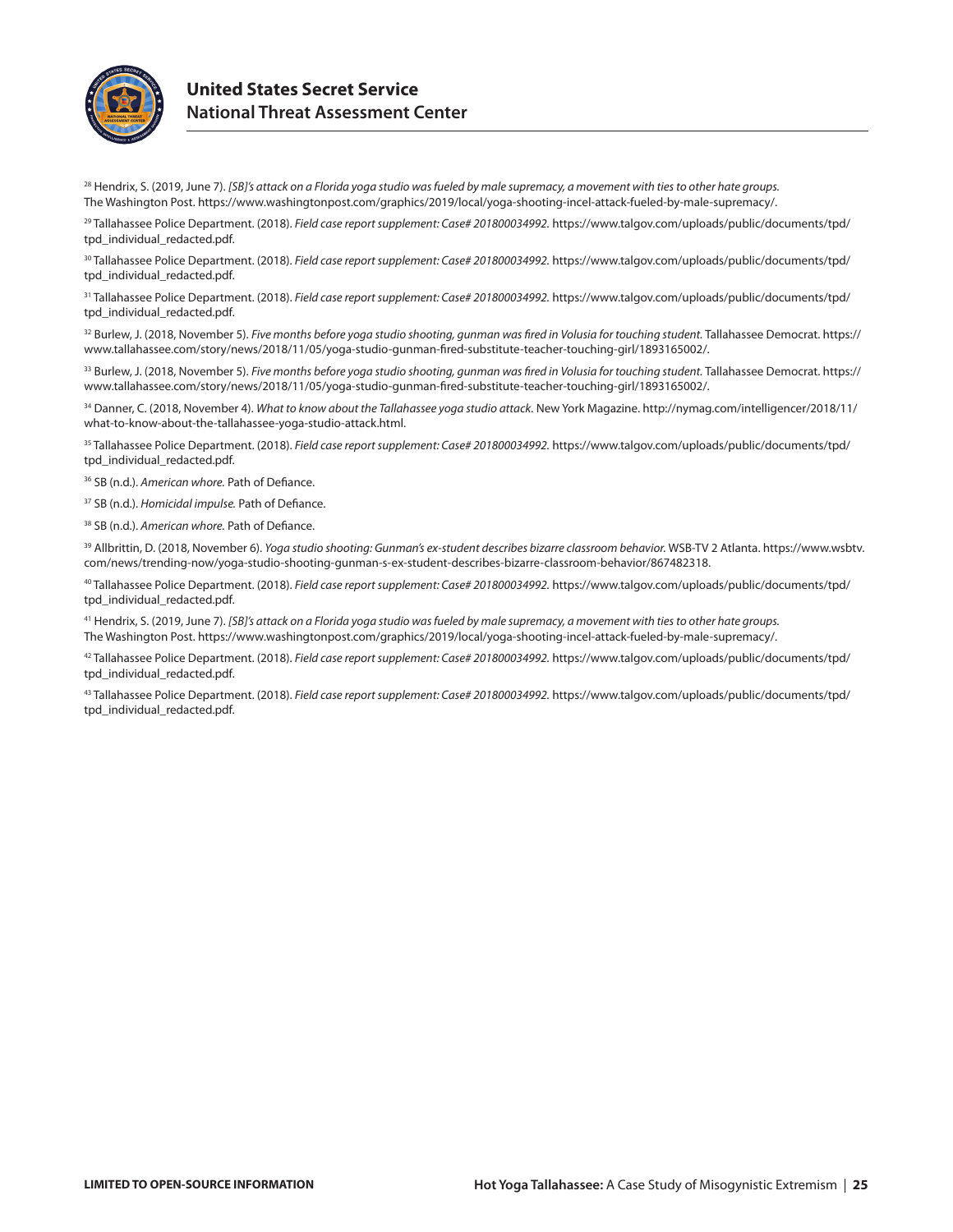

# **Recent NTAC Publications**

- Attacks on Federal Government 2001-2013: Threat Assessment Considerations. (December 2015).
- Investigating Ideologically Inspired Violent Extremists: Local Partners Are an Asset. A Case Study on Abdulhakim Mujahid Muhammad. (December 2015).
- Exploring the Effects of Stressors in Threat Assessment Investigations: A Case Study on Bart Allen Ross. (December 2015).
- Using a Systems Approach for Threat Assessment Investigations: A Case Study on Jared Lee Loughner. (December 2015).
- The Congressional Shooter: A Behavioral Review of James Hodgkinson. (October 2017).
- Mass Attacks in Public Spaces 2017. (March 2018).
- Enhancing School Safety Using a Threat Assessment Model: An Operational Guide for Preventing Targeted School Violence. (July 2018).
- Mass Attacks in Public Spaces 2018. (July 2019).
- Protecting America's Schools: A U.S. Secret Service Analysis of Targeted School Violence. (November 2019).
- Mass Attacks in Public Spaces 2019. (August 2020).
- Averting Targeted School Violence: A U.S. Secret Service Analysis of Plots Against Schools. (March 2021).

All NTAC publications are available at:

# **www.secretservice.gov/ntac**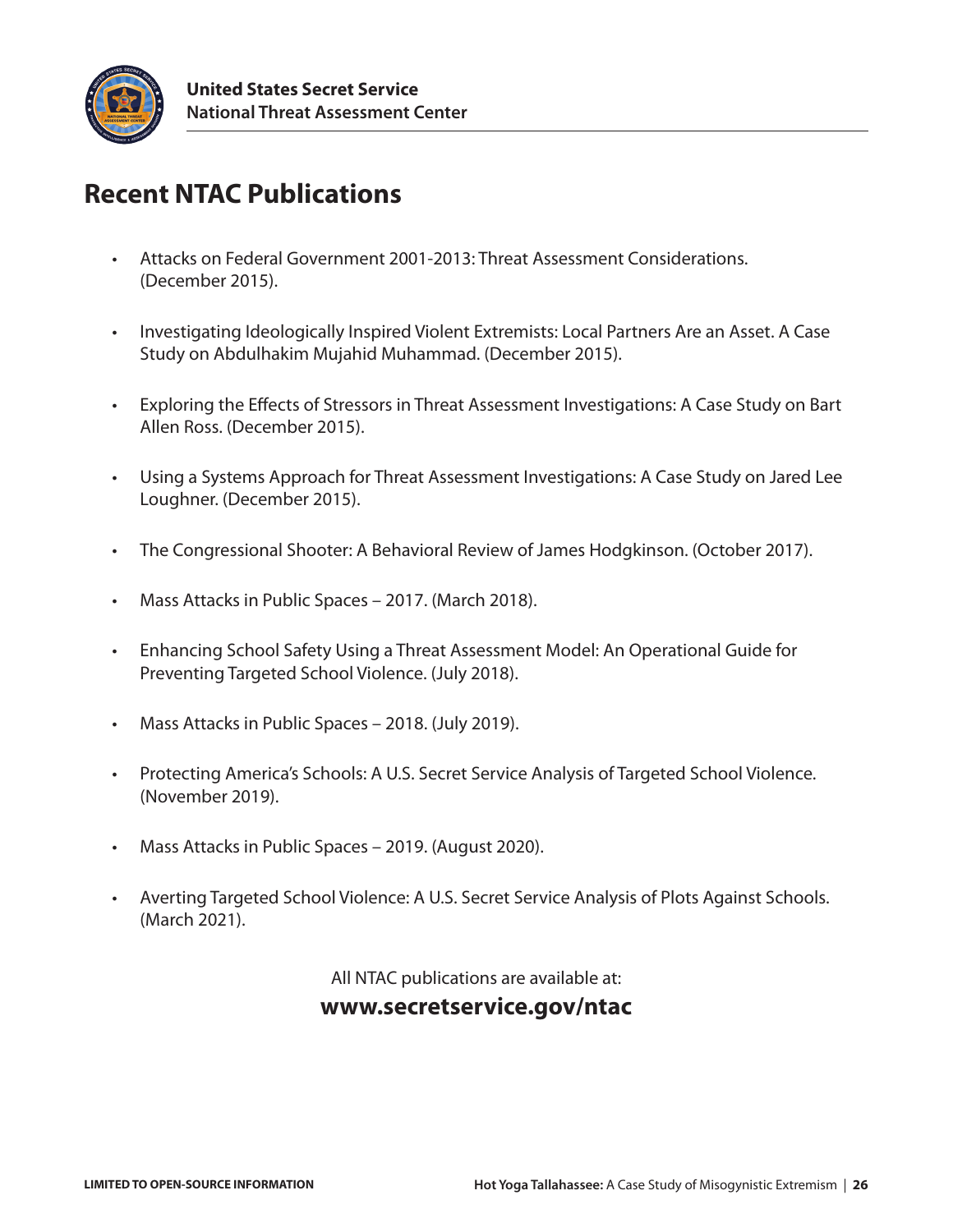